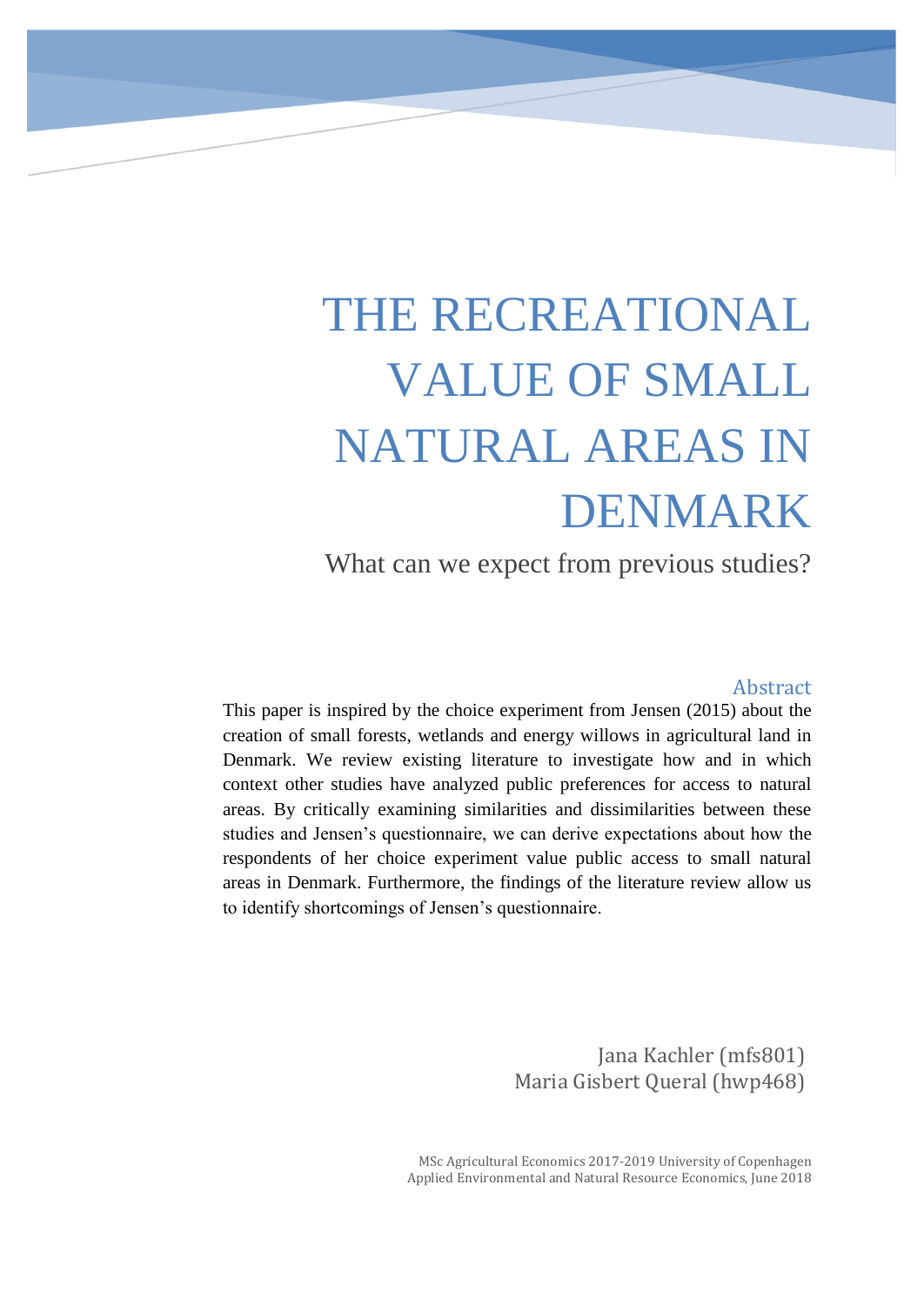## Table of Content

| 3.1. Public Preferences for Compensatory Mitigation of a Salt Marsh in the USA               |
|----------------------------------------------------------------------------------------------|
| 3.2. Valuation of social and ecological functions of a wetland in Southern France  8         |
| 3.3. Landscape benefits of a forest conversion program in North East Germany  10             |
| 3.4. The choice of forest sites for recreation: a revealed preference analysis using spatial |
|                                                                                              |
|                                                                                              |
|                                                                                              |
|                                                                                              |
|                                                                                              |
|                                                                                              |

# Tables and Figures

<span id="page-1-0"></span>

| Figure 1: The Economics of Ecosystems and Biodiversity (TEEB) overview diagram4 |  |
|---------------------------------------------------------------------------------|--|
|                                                                                 |  |
|                                                                                 |  |
|                                                                                 |  |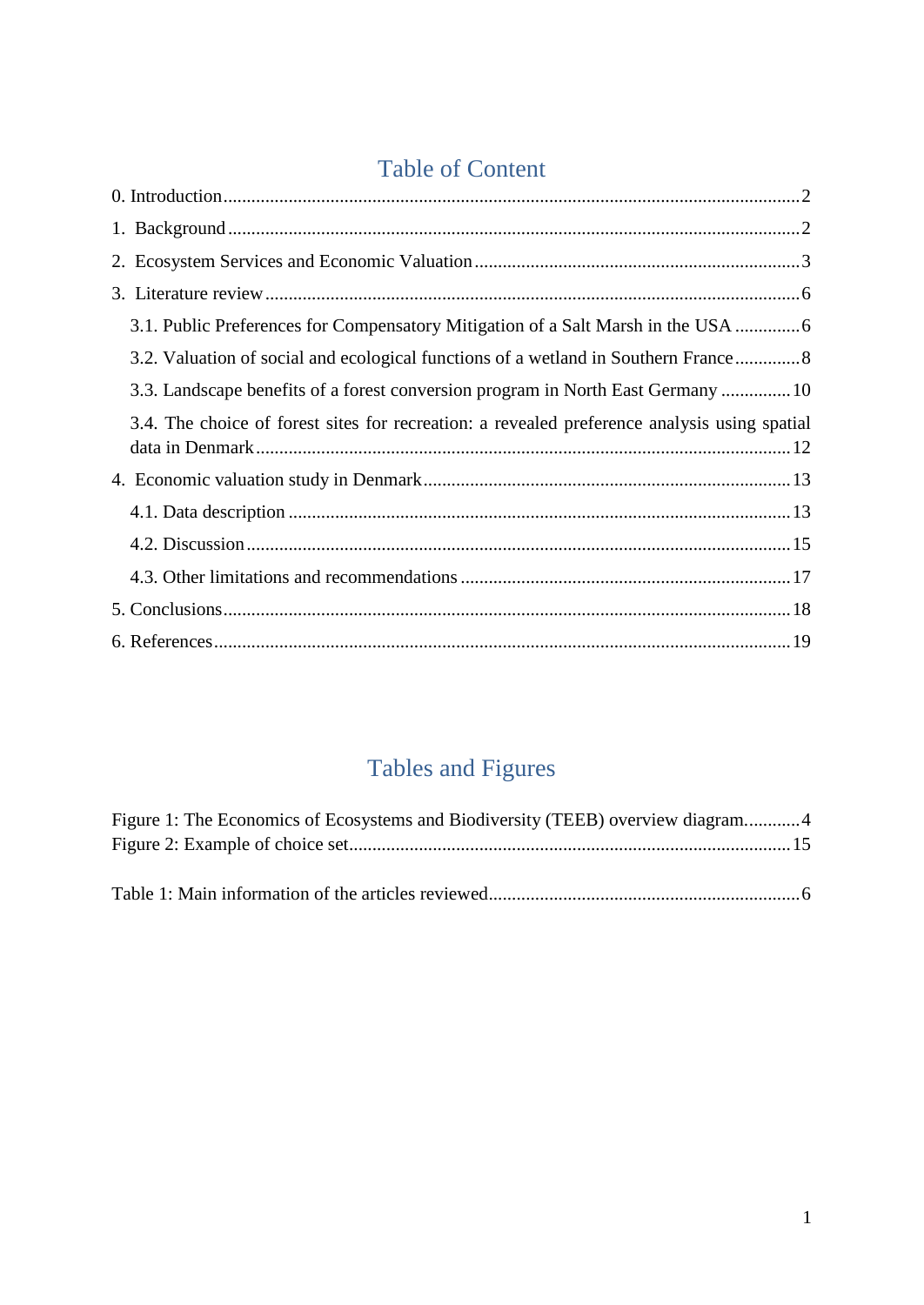# **0. Introduction**

Denmark can be placed among the world's most intensive agricultural producers. It dedicates more than half of its land to agricultural purposes. Intensive agricultural production is accompanied by the use of fertilizer which has led to an excess of nitrogen in the ground and surface waters.

Possible ways to mitigate this nitrogen excess includes the replacement of small pieces of agricultural land with patches of wetlands, forests and energy willows. Next to the task of nitrogen retention, they can have additional values for society such as recreational opportunities.

Jensen (2015) has integrated the three types of mitigation areas in a choice experiment in Denmark to elicit the recreational value of these sites. Our paper is inspired by this choice experiment. It should be read as a preparation for modeling the experiment. The aim is to hypothesize what would be the findings of this modeling regarding public access to these sites.

To that end, we review existing literature to investigate how and in which context other studies have analyzed public preferences for access to natural areas. By critically examining similarities and dissimilarities between these studies and Jensen's questionnaire, we can derive expectations about how the respondents of her choice experiment value public access to small natural areas in Denmark. Furthermore, the findings of the literature review allow us to identify shortcomings of Jensen's questionnaire.

This paper is divided into five sections. The first section describes the current situation of nitrogen levels in Denmark and the benefits of each land conversion method in terms of nitrogen mitigation. The second section briefly elaborates on Ecosystem Services theory and Economic Valuation Techniques. The third section is a literature review of previous studies that look at natural sites and public preferences regarding public access and recreational purposes. The fourth section introduces the specific choice experiment carried out by Jensen (2015) and relates it with previous literature. In the fifth and last section we sum up our findings.

# <span id="page-2-0"></span>**1. Background**

Denmark is one of the most intensive agricultural producers in the world dedicating about a 60% of its land to agricultural purposes (between crop production and livestock). The agricultural sector contributes significantly to Danish exports as more than two thirds of the production are exported (Dalgaard, et al. 2014).

The use of fertilizers has improved the efficiency of crop production in the agricultural sector. However, this has also led to an excess of nutrients like nitrogen (N) in underground and surface waters (Adetunji, 1994).

A study from Dalgaard et al. (2014) analyzes policies carried out in Denmark to mitigate the N levels since the mid-1980s. The study looks into data about N levels from the Green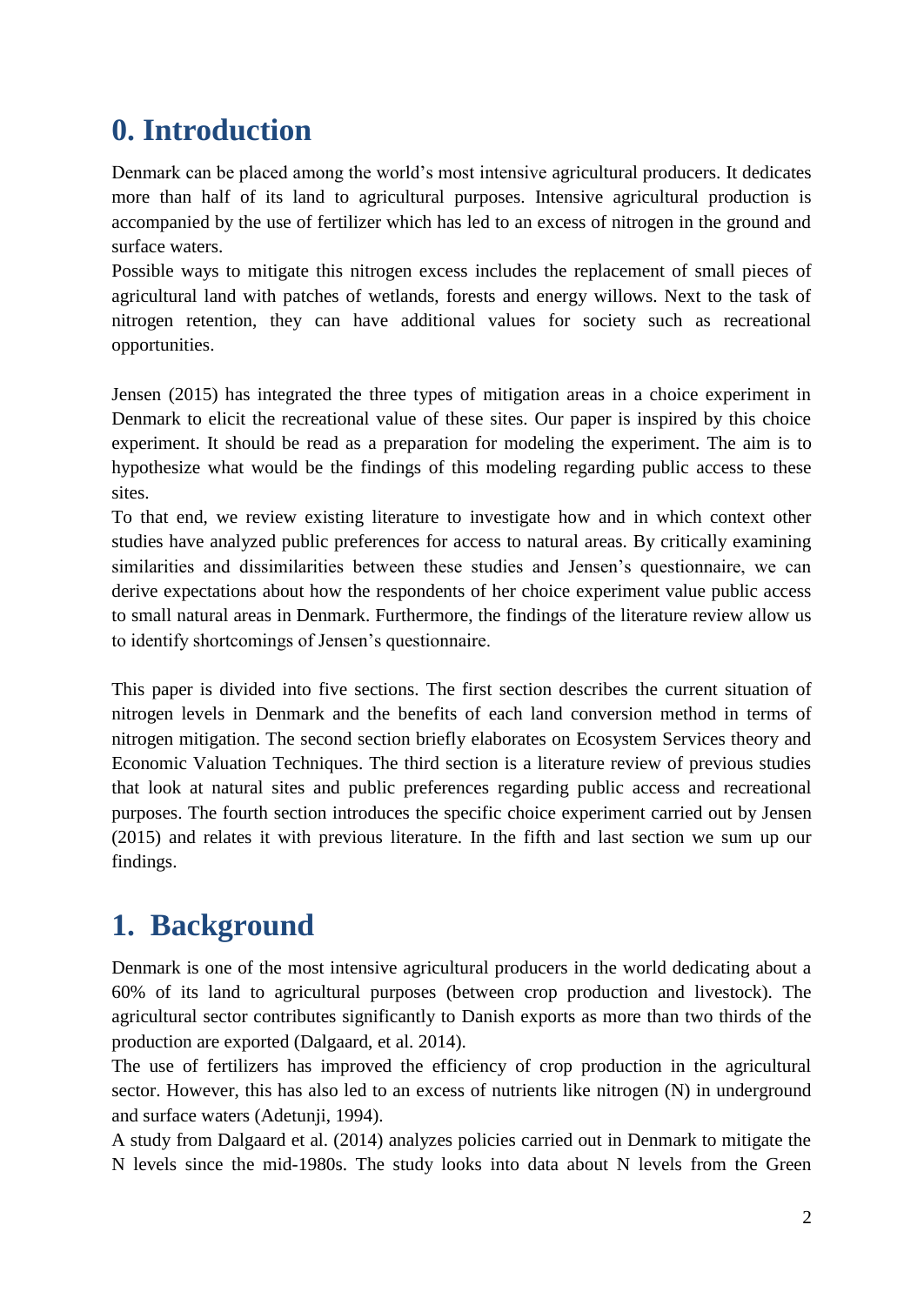Revolution to 2010 to examine the effects of mitigation policies adopted to reduce the Ninput. The Green Revolution was the largest boom in the Danish agricultural sector that took place after World War II. This boom was characterized by a high level of fertilizer input on the fields. The increase of nitrogen went from 15 kg N in 1945 to 143 kg N (Dalgaard et al. 2014 after Dalgaard & Kyllingsbæk, 2003 and Dalgaard et al. 2009), to 74 kg N nowadays (Dalgaard, et al. 2014 after Statistiks Denmark, 2012).

The policies carried out to mitigate the N levels were different in nature. Dalgaard et al (2014) classify them into three different groups: (1) Command and Control  $(C&C)$ , (2) Market-based regulation and governmental expenditure (MBR), and (3) Information and voluntary action (IVA). The first group refers to the policies that use the law to, for example, ban certain practices. The second group refers to the policies affecting the markets by, for example, introducing quotas or taxes to disincentive certain activities. Finally, the third type includes "*knowledge production and communication of information about more sustainable N-management practices and technologies via research and extension services"* (Dalgaard et al. 2014, p.4). These results show that all the policies implemented had a clear impact on the reduction in N-input the agricultural sector. Specifically, from 1990 to 2010 the N-input was reduced by a 34%.

While urban and agricultural systems are recognized as sources of nitrogen pollution (Weitzman & Kaye, 2016 after Carpenter et al. 1998 and Driscoll et al. 2003), forests can function as a nitrogen sink, retaining a high percentage, from 30 to 80%, of added nitrogen (Weitzman & Kaye, 2016 after Nadelhoffer et al. 1999 and Perakis & Hedin 2001). Due to their high denitrification rate, wetlands work as an effective nitrogen sink as well. The denitrification process in wetlands is quantitatively the most important process regarding water quality improvement. Various studies have found different values for nitrogen retention in wetlands, ranging from 7,1% (Alström et al. 2000), 19% (Jansson et al. 1998), 50% (Alström et al. 2000) up to 100% (Jansson et al. 1998) of the nitrogen loading (Hofmeister, 2006). Constructed wetlands reach their maximum retention rate after five to ten years (Feibicke, 2006).

Furthermore, planting willows for nitrogen management in strategic locations on farms can represent an opportunity for land conversion (Franklin, McEntree, & Bloomberg, 2016). Willows are recognized for their high biomass production, which can enable nitrogen extraction (Franklin, McEntree, & Bloomberg, 2016 after Rockwood et al. 2004). Since willows have deep roots, they are able to capture nitrogen draining through deeper soils that are not reachable for common agricultural plants (Franklin, McEntree, & Bloomberg, 2016 after Licht & Schnoor, 1993; Pilipovic, Orlovic, Nikolic, & Galic, 2006).

### <span id="page-3-0"></span>**2. Ecosystem Services and Economic Valuation**

An ecosystem can be seen as a "multi-product" that generates a multitude of ecologicaleconomic services (Pearce, 2006). The quantitative and qualitative valuation of these ecosystem services and their incorporation into policy and decision-making have been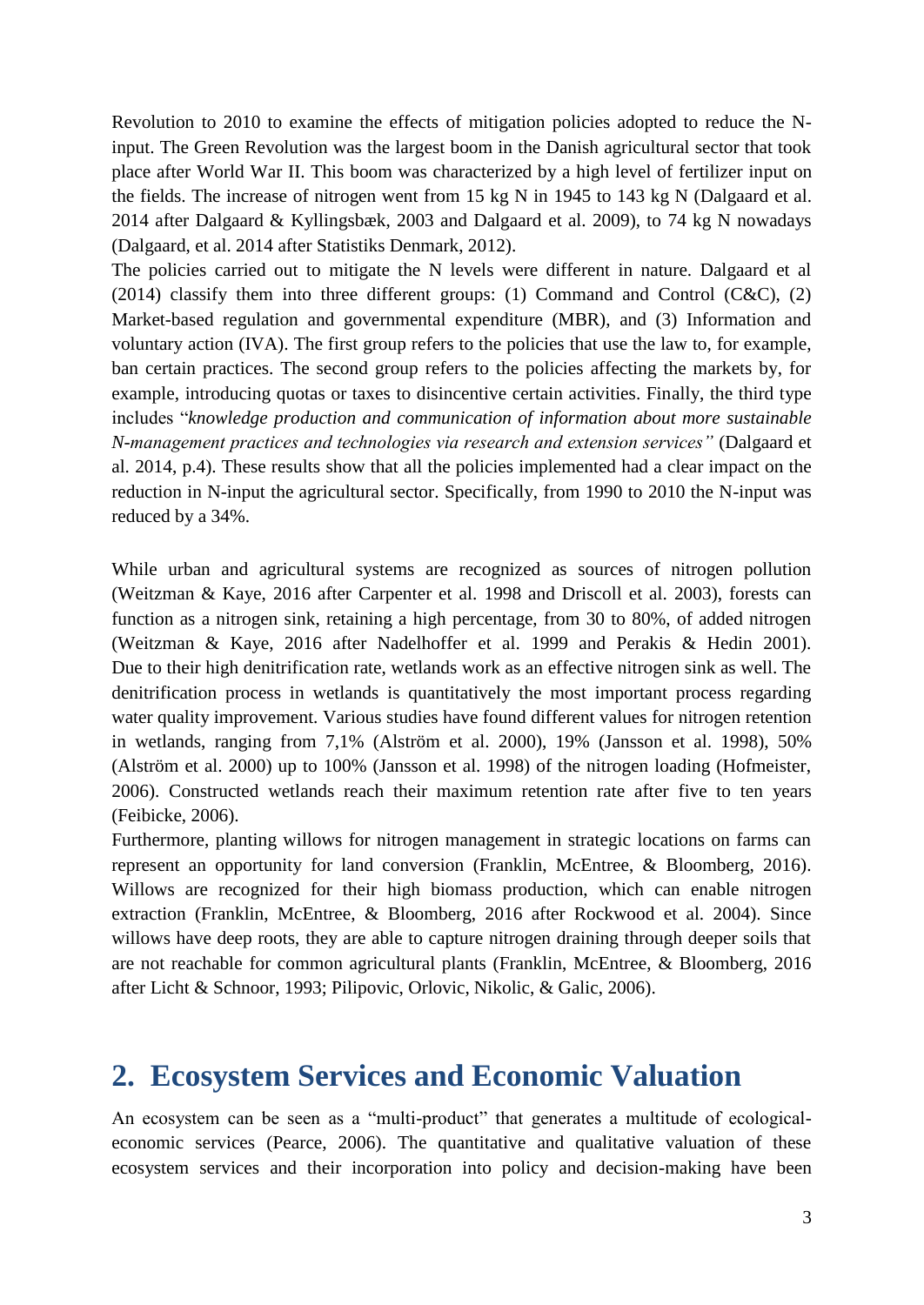discussed since the concept emerged in the early 1990s (Pandeyaa, et al. 2016 after Daily, 1997; de Groot et al. 2002; Brauman et al. 2007; Daily et al. 2009, de Groot et al. 2010 and Guerry et al. 2015). The ecosystem services have been defined in many ways, but the most popularly used definition refers to it as the direct and indirect contributions of ecosystems to human well-being (Braat & de Grood, 2014 after TEEB Foundations, 2010).

In figure 1, Braat & de Groot (2014) show the flow of the ecosystem services. They distinguish between Ecosystem & Biodiversity and Human Wellbeing. The former involves the functions that the ecosystems provide and the latter reflects how people value these services. Therefore, the role of natural science is placed in the first section of the figure while the role of the economic valuation is in the second section. Both are connected through the Institutions and Human Judgement that influence how the ecosystems are managed.

The primary function of small forests, wetlands and energy willows in the choice experiment of Jensen (2015) is N mitigation. The services vary from the higher water quality to potential recreational values. The benefits that people would extract from these ecosystems also vary widely from an increase in health (due to better water quality) to an increase in recreational options. Economic valuation attaches a monetary value to these benefits. The information generated from the economic valuation process is later used to determine the optimal level of exploitation of the ecosystem. At the same time, it allows the policy makers to come up with better ecosystem management initiatives.

<span id="page-4-0"></span>

Figure 1: The Economics of Ecosystems and Biodiversity (TEEB) overview diagram.

Source: Braat & de Grood (2014)

Natural science relies on data- and simulation-based approaches to understand and quantify environmental assets and ecosystem services, their generation, functioning and trends of production. For instance, collecting data for livestock and agricultural production can deliver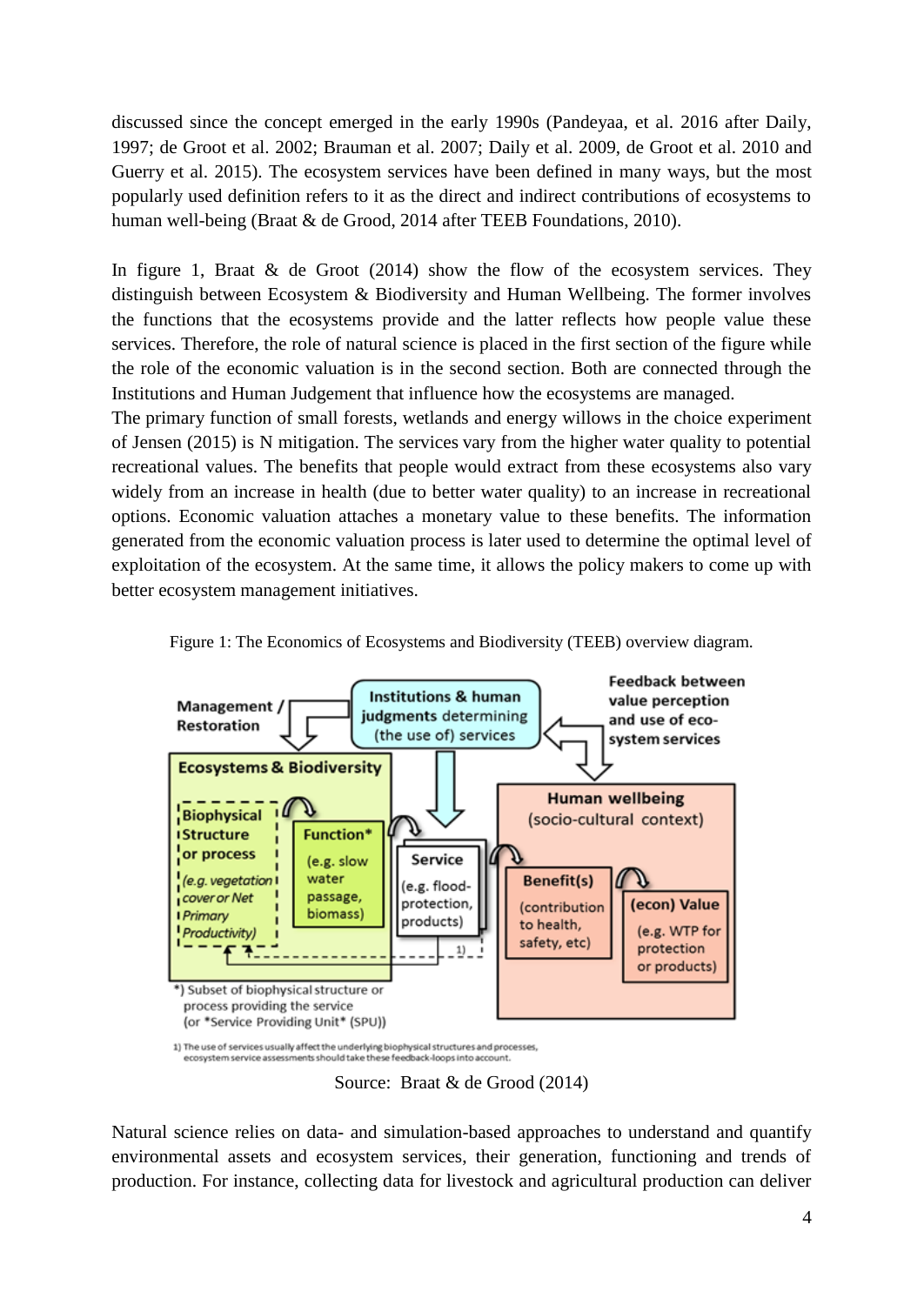indications on production trends of essential ecosystem service benefits (Pandeyaa, et al. 2016).

As mentioned before, when connecting ecosystem services with human well-being, monetary valuation of ecosystem services plays an important role in policy and decision-making (Pandeyaa, et al. 2016 after Gomez-Baggethun et al. 2010).

Economic valuation assigns monetary values to non-market goods and services measuring the change in human wellbeing that arises from the provision of those goods and services. Economic valuation refers to welfare economic theory which states that a higher level of utility or wellbeing corresponds to a higher level of welfare. The human wellbeing is reflected by individual preferences. Whenever individual preferences are comprehensive (meaning that the individual is able to compare preferences), stable (meaning that the individuals' preferences are consistent over time and identical regardless of the elicitation method) and coherent (meaning that the individual's preferences are consistent), the concepts of cost, benefit, willingness to pay (WTP), willingness to accept (WTA) and economic efficiency can be applied. (Bateman, et al. 2002).

In welfare economic theory it is assumed that in a perfectly competitive economy, each individual secures economic efficiency by acting in accordance with his own preferences in order to maximize the benefits to himself. An individual obtains a benefit whenever he is willing to give up something that he attaches a value to in order to receive that benefit. An individual obtains a cost whenever he gives up something that he attaches value to, being willing to do so only by receiving a compensation. The welfare measures are either the willingness to pay (WTP) to secure a benefit or avoid the cost, or the willingness to accept (WTA) to forgo a benefit or suffer a cost. (Bateman, et al. 2002).

It is important to elicit and include individuals' preferences in a project or policy appraisal (Bateman, et al. 2002). Including those that are most affected, participation may lead to a better policy or project design (Pandeyaa, et al. 2016 after Davis and Whittington, 1997).

Choice modelling is one economic valuation method that we deal with in this paper. It can be used to estimate both use- and non-use values. Its application can be used to draw the following conclusions in a policy context: the relevance of the attributes for people's valuation of non-market attributes; the ranking of the attributes; the value of changing more than one attribute at a time; and the total economic value of a resource or good (Bateman et al. 2002).

Choice experiments is one choice modelling approach that is the focus in this paper. In choice experiments, the respondent faces a range of alternatives and is asked to choose the one that he prefers the most. A status quo alternative is included as one option to deliver welfareconsistent estimates. Furthermore, the respondent has to trade off changes in attribute levels against costs. Choice experiments are supported by basic theory. First of all, it is based on Lancaster's theory that *"any good can be described as a bundle of characteristics, and the levels that they take''* (Bateman et al. 2002, p. 278 after Lancaster, 1966). Furthermore, it is linked to random utility theory derived from Luce (1959) and McFadden (1973). The idea is that the respondent compares the utility that he or she can get from each alternative and finally chooses the one that gives the highest utility (Bateman et al. 2002).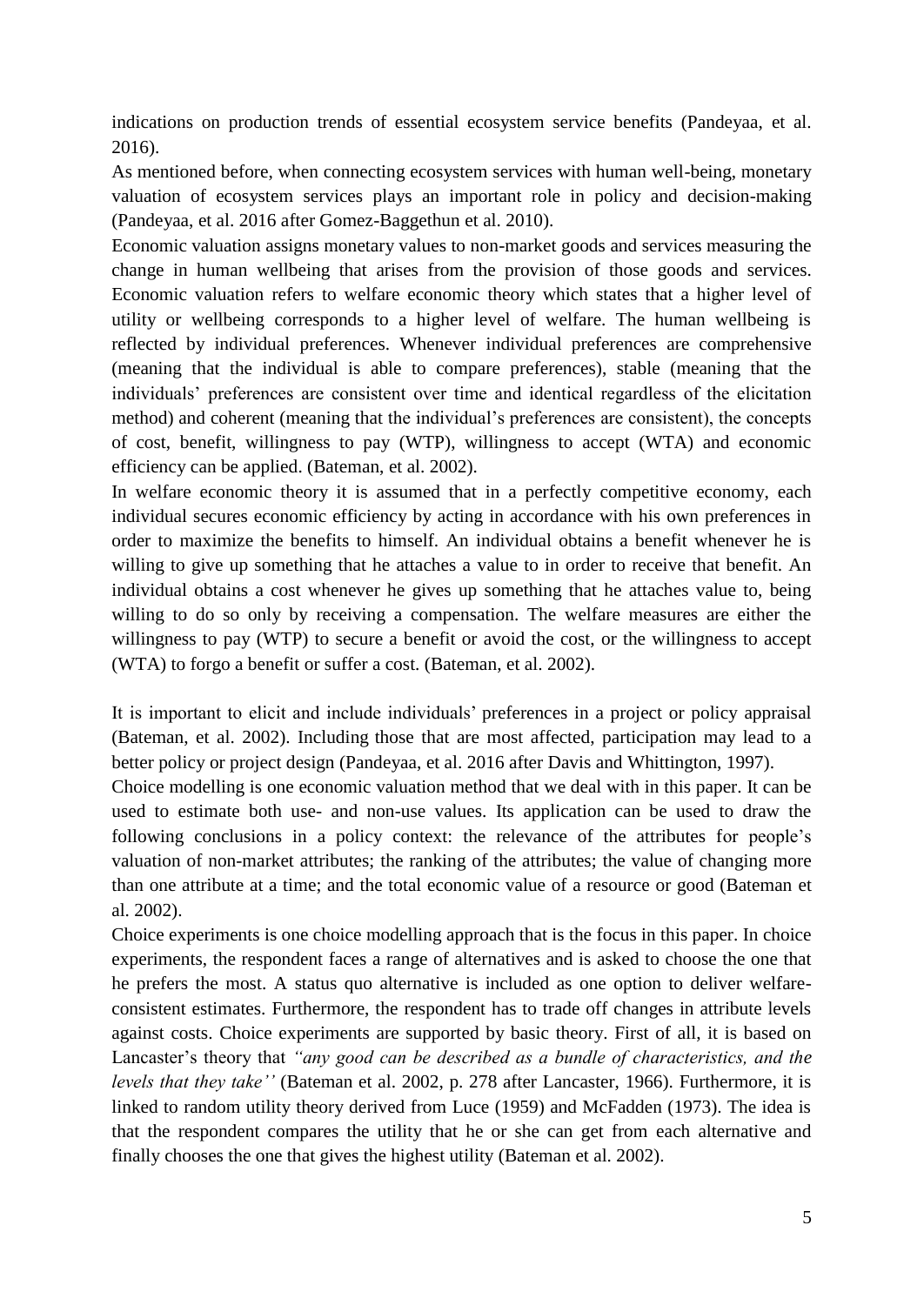# <span id="page-6-0"></span>**3. Literature review**

This part of the paper reviews four articles that analyze natural sites' attributes for recreational purposes and the public preferences for accessing these sites. The first three articles use choice experiments in order to find welfare measures for different attributes. Another approach is used in the last article of this literature review where the authors aim to find preferences for different attributes of forests in Denmark combining data from actual forest visits and Geographic Information Systems (GIS).

So far, there does not seem to be any study conducted with subject to public preferences regarding access to energy willows. Therefore, this review only deals with literature regarding forests and wetlands. Table 1 summarizes the main information of each article analyzed in this literature review.

| <b>Author</b>               | Country                      | <b>Natural</b><br>Area | <b>Methodology</b>   | <b>MWTP</b> for access<br>in DKK                            |
|-----------------------------|------------------------------|------------------------|----------------------|-------------------------------------------------------------|
| Bauer et al.<br>(2003)      | <b>USA</b> (Rhode<br>Island) | Wetland                | Choice<br>Experiment | Boardwalk:<br>335<br>Viewing tower:<br>268                  |
| Westerberg et al.<br>(2010) | France<br>(Provence)         | Wetland                | Choice<br>Experiment | Passive recreation:<br>223.5<br>Active recreation:<br>618.4 |
| Elsasser et al.<br>(2010)   | Germany<br>(North East)      | Forest                 | Choice<br>Experiment | $145.5 - 149$                                               |
| Agimass et al.<br>(2017)    | Denmark                      | Forest                 | <b>GIS</b>           | No welfare<br>measures                                      |

<span id="page-6-2"></span>Table 1: Main information of the articles reviewed

<span id="page-6-1"></span>Source: Personal collection

### **3.1. Public Preferences for Compensatory Mitigation of a Salt Marsh in the USA**

### *Background*

The background of the study from Bauer et al. (2004) is not related to land conversion from agriculture to a natural site to mitigate the excess of N. In this case, the research objective is to solve the degradation of certain existing wetlands. This study is important to consider since the authors support the hypothesis that the opportunity of having access to the wetland (salt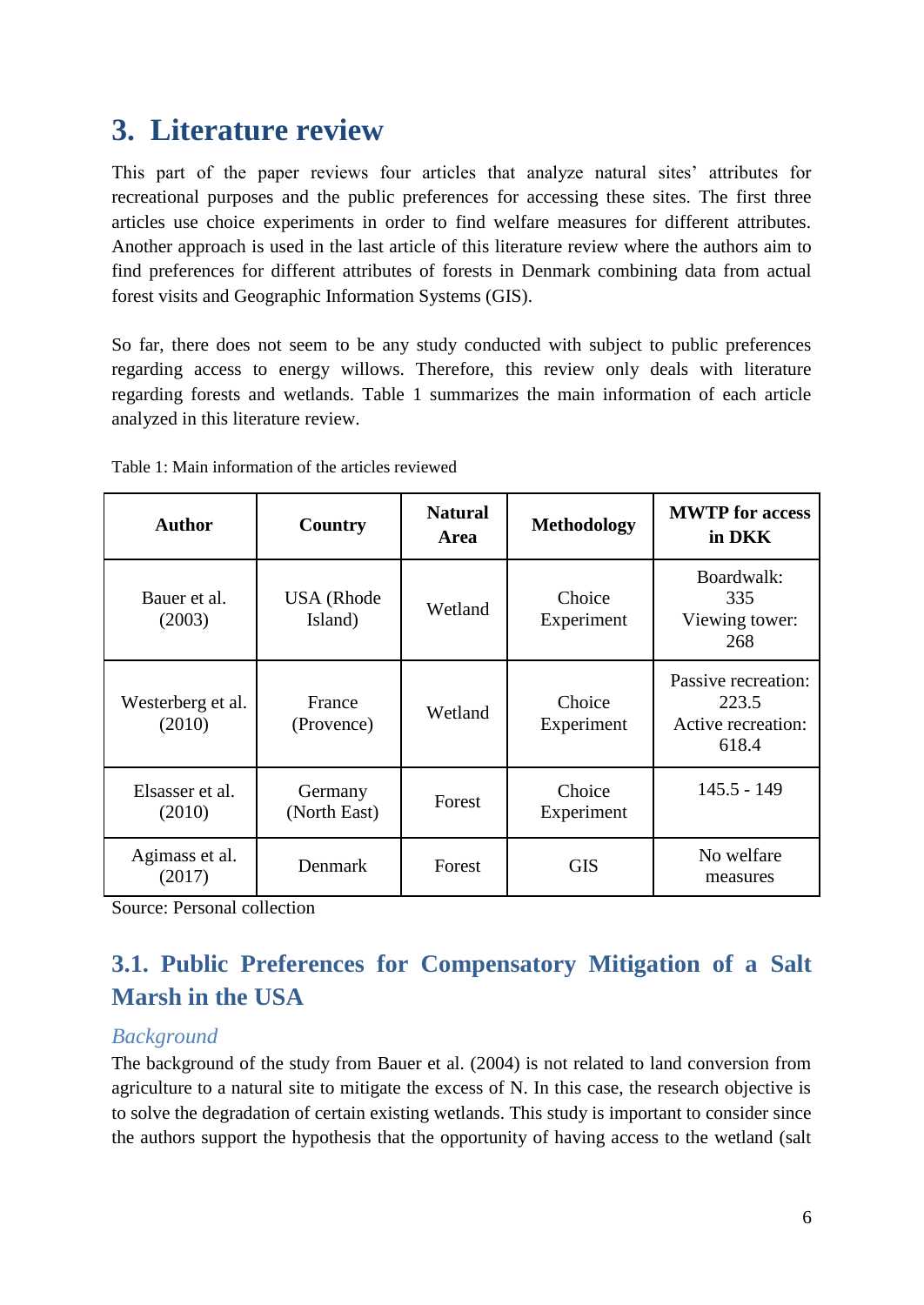marsh) can make people attach a higher value to a certain mitigation project. Therefore, they introduce the aspect of access to their analysis

In order to mitigate the degradation of natural sites like wetlands, the public authorities need to put mitigation projects into action. The financing of these projects usually comes from society through income taxes. Therefore, it is needed to know the value that people attaches to these sites (Bauer et al. 2004). In this context, Bauer et al. (2004) analyze public preferences for mitigation projects to stop the degradation of wetlands in Rhode Island, USA. Their research question was: How much is the public willing to pay for wetland mitigation, and what mitigation attributes are important to gain public support?

#### *Methodology*

Bauer et al. (2004) use a choice experiment questionnaire to ask people about their preferences. There were three mitigation options: creation of new wetlands, restoration of degraded wetlands and preservation of existing wetlands. The attributes that are changing in each option refer to the size of the mitigation area, the costs of the project, the presence of endangered species and the possibility of having access through a walking path, having the possibility of getting a view of the area from a viewing tower or not having access at all. The questionnaires were carried out in person in Rhode Island Division at the Motor Vehicles registry of South Kingstown. This location is 10 miles away from a big restoration project. Therefore, the respondents were considered to have a high knowledge about the salt marsh mitigation.

The authors used the results from the questionnaire to estimate first, a multinomial logit model and second, a nested logit model. A t-test and a likelihood-ratio test showed that the nested model fitted the data better. A nested model is characterized by the estimation of probabilities following a tree structure (Forinash & Koppelman, 1993). In this case, Bauer et al. (2004) used one branch when people decided not to take any action (status quo) and another branch when taking action was chosen (preservation or restoration). The advantage of the nested logit model over the multinomial logit model is that the nested logit model does not assume all the choice options to be independent from each other (Hoffman & Duncan, 1988). The authors estimated the nested logit model by maximum-likelihood using all the attributes and also some interactions between the action/no-action attributes with geographic attributes from the respondents. Those were "female", "high income" and "graduate".

#### *Results*

The variable "access'' had a statistically significant and positive effect on the probability of choosing to take a mitigation action. People showed a marginal willingness to pay (MWTP) of \$54.3 for having a boardwalk and \$43.4 for the view tower. Therefore, the respondents were willing to pay \$10 more for having actual access to the natural site. Also, the respondents prefer "restoration" with less acres and higher costs but with access, rather than "preservation" without access but with more acres and less costs. These results show that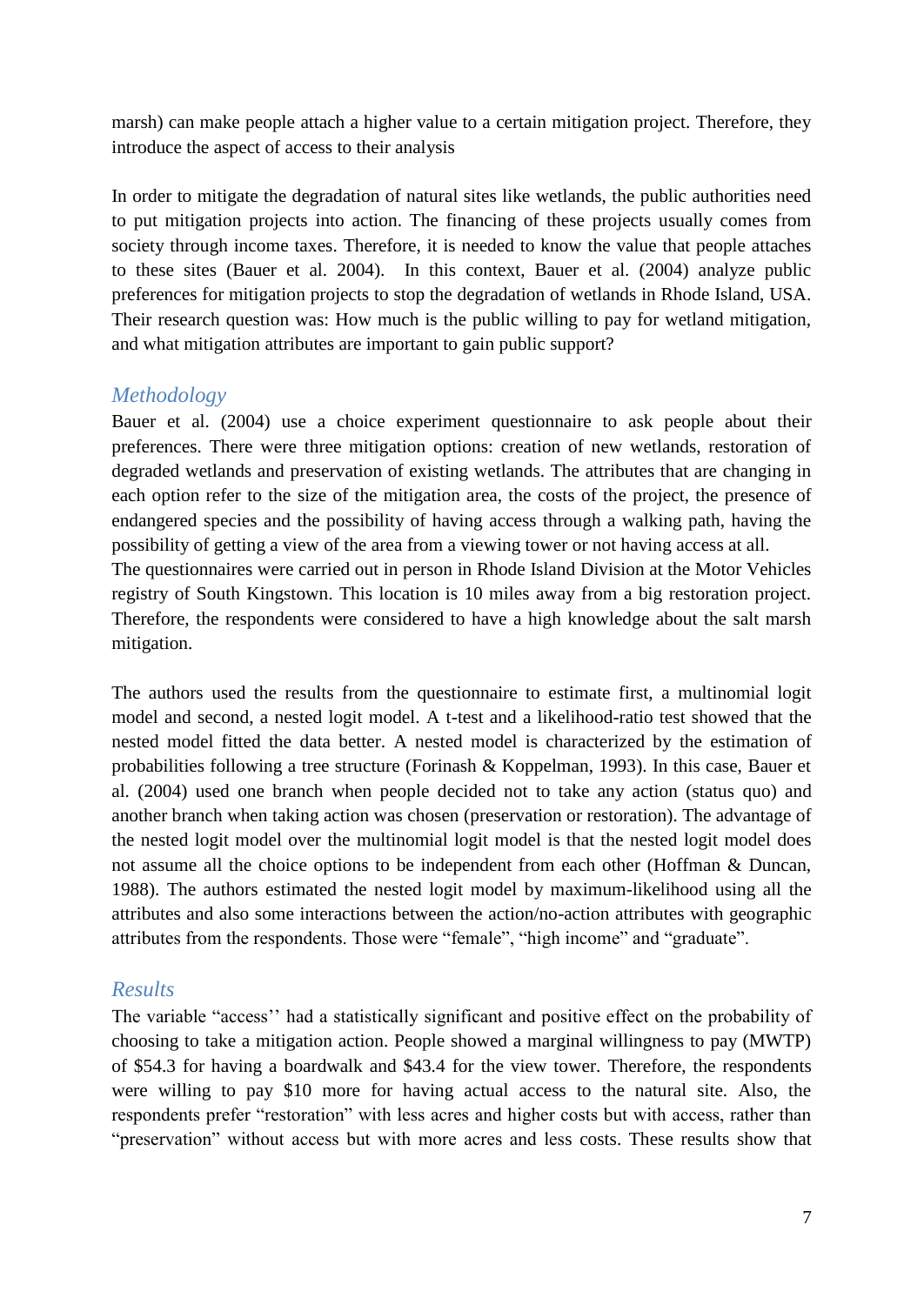having access is very important for people since they are willing to give up some extension of the salt marsh and some income in order to get access to the site.

The authors conclude that public access is one of the most important attributes that the wetland mitigation programs should include, if they seek for public support.

### <span id="page-8-0"></span>**3.2. Valuation of social and ecological functions of a wetland in Southern France**

### *Background*

Westerberg et al. (2010) conducted a choice experiment to elicit public preferences regarding potential land use and activity alterations of the Marais des Baux wetland.

For centuries the Marais des Baux wetland in southern France has experienced drainage almost leading to its entire disappearance. Increasing awareness of wetland ecosystem services and reconsideration of agricultural practices in the area constituted the context of the emerged desire to determine future land use priorities of the Marais des Baux. Similar to our study's context, the background of this article considered agricultural land to be sacrificed to make space for a natural area. Although in the study of Westerberg et al. (2010) the wetland was already existing and of a much bigger size than the one that we are investigating here, we can still draw conclusions regarding public access to this type of natural site. Since the respondents had to elicit monetary values for access and recreational opportunities in connection with a possible extension of that wetland we can gain insights of these kind of interactions and people's value of it.

The decision process regarding a restoration of the Marais des Baux wetland was accompanied by various obstacles. First, the local community feared the increase of mosquitos and the loss of employment in the agricultural sector resulting from the restoration. Second, there were contradicting opinions about recreational uses, access to the area and lack of knowledge about public preferences of landscape modifications. The authors aimed to overcome these obstacles and guide policy-makers and landowners in this process by quantifying public preferences for different potential land use changes in the area (Westerberg et al. 2010).

### *Methodology*

Through interviews with landowners, planners, experts and other stakeholders, as well as the review of existing literature, the authors identified relevant attributes and levels for the choice experiment that were pre-tested in focus groups. The final data collection took place through personal interviews where the respondents had the possibility to get help from the interviewer when filling in the questionnaires. In addition to the choice sets, questions about the respondent's characteristics and attitudinal questions were included in the questionnaire.

The population from which the sample was drawn was living within a 10 km radius of the Marais des Baux. Convenience sampling was employed to choose the sample. The final sample size consists of 90 respondents. With each respondent evaluating nine choice sets, the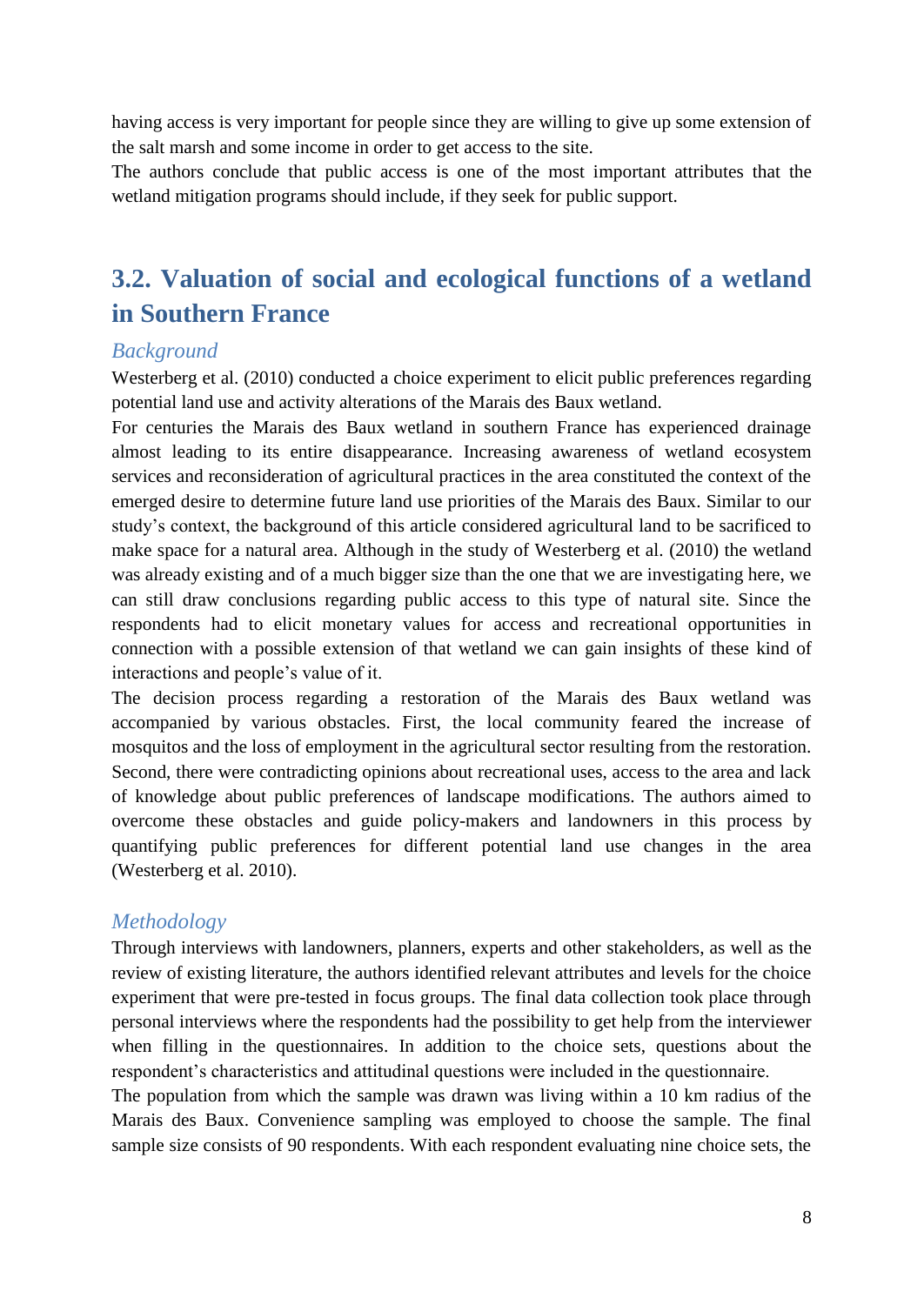total number of choices observed was 810. The interviews took place in January and February 2008.

The following attributes were included in the questionnaire. The size of the wetland was varied from its original size of 200 ha up to a size of 1200 ha replacing cereal and cropland with ponds, reed beds and marchland. Another attribute captured three different options for tree hedges in the area, the attribute biodiversity represented the existence of common and rare species. Other attributes captured mosquito control and the price of the choice alternative.

Access and recreation were defined in three levels. One possibility was no access and no facilities for recreation meaning that the public only had access to the publicly owned dyke from which it is allowed to hunt. Another possibility was passive recreation meaning that there was access to a surrounding circuit that would be established with recreational and observational facilities. A last possibility was active recreation where walking and biking facilities would allow for a more intense access to the wetland.

The econometric methods were based on the random utility theory which says that an individual's utility from a certain choice alternative is explained by a systematic and observable component and a random component assumed (Westerberg et al. 2010 after Louviere et al. 2000).

The authors estimated a basic conditional logit model, a random parameter logit model to account for unobserved preference heterogeneity across respondents and a random parameter logit model including interactions between respondent-specific characteristics and choicespecific attributes and interactions within choice-specific attributes.

### *Results*

The results of the basic conditional logit model show that next to "hedgerow", "restoration", "mosquito control" and "biodiversity", recreation is a significant factor for the respondents' choice. "Active recreation" was significant at the 1% level and ''passive recreation'' is significant at the 5% level. The sign of both coefficients was positive. They should be viewed as a comparison to the benchmark of having only limited access with no public facilities. The Hausman test indicated that conditional logit model suffers from violation of the independence of irrelevant alternatives (IIA) property. Therefore, the results should be regarded with caution.

In the first random parameter logit model the results showed that "active recreation'' is significant at the 1% level and "passive recreation'' was significant at the 5% level. As in the basic conditional logit model, the sign of both coefficients was positive.

The results of the second random parameter logit model, including inter-attribute interactions and interactions between respondent-specific characteristics and choice-specific attributes, showed that the coefficients were positive and significant as in the previous models. The only difference was, that not only "active recreation'' but also "passive recreation'' is significant at the 1% level now.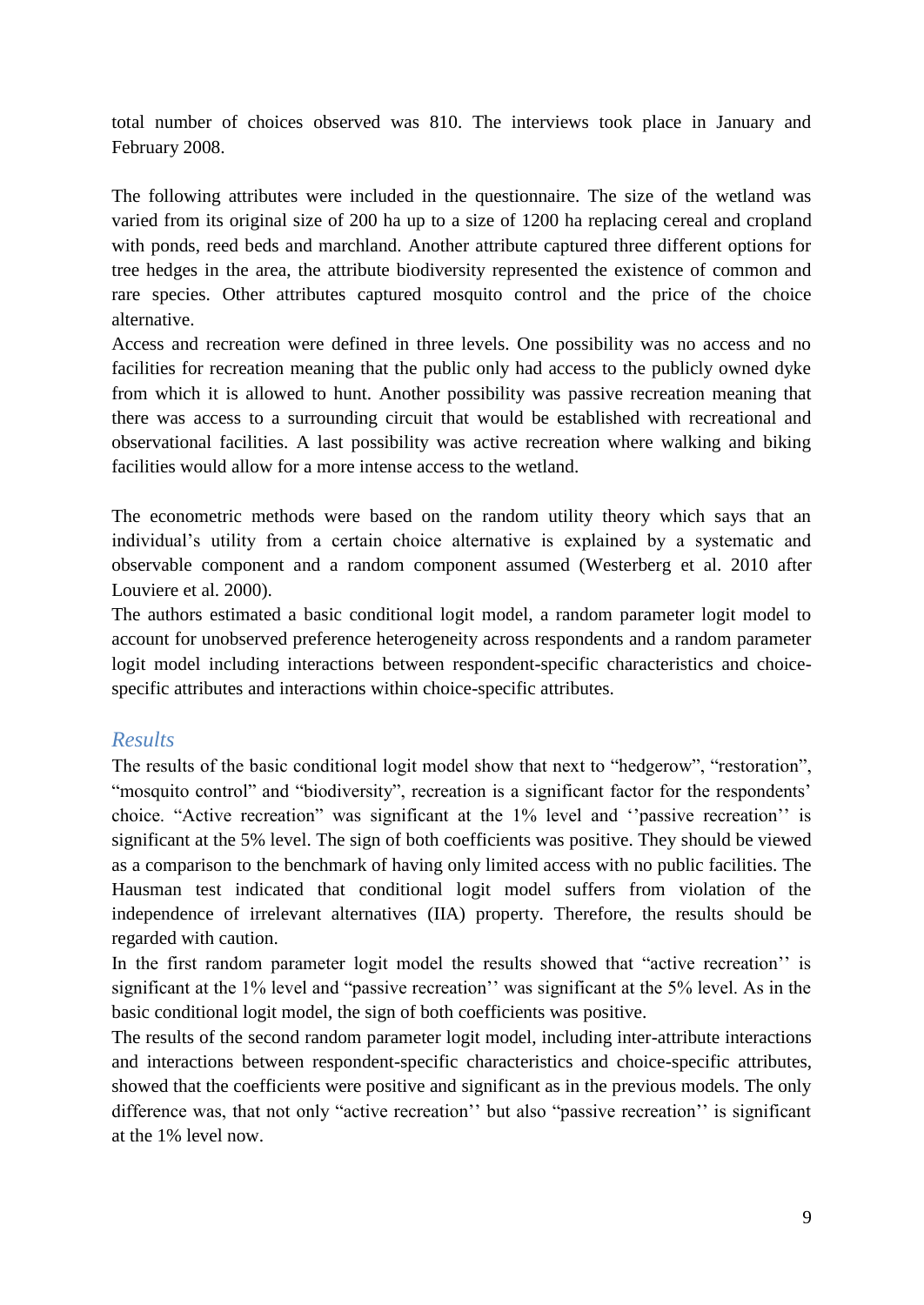Since the second random parameter logit model including interactions was found to be superior to the first random parameter logit model by conducting a chi-square test, the results of the second random parameter logit model will be used for the later discussion.

Furthermore, the authors estimated the marginal willingness to pay (MWTP) for each attribute and interaction. The MWTP for "active recreation'' was found to be 19.4 euros. The individual values range between 4 and 36 euros. The MWTP for "passive recreation'' was estimated to be 20.0. The values range between -3 and 44 euros.

On top of that, the authors constructed four different wetland management scenarios to calculate the consumer surplus as a welfare measure. Regarding recreation and access, one of the scenarios indicated that the recreational value of the area can be enhanced even without the restoration of the wetland. This means that although keeping the original size of the wetland, the general public preferred recreational access to the area.

### <span id="page-10-0"></span>**3.3. Landscape benefits of a forest conversion program in North East Germany**

#### *Background*

We found the following article to be relevant for this literature review since the recreational attribute of the choice experiment was defined in the simple and straightforward way that we want to look at it in in this paper: the presented landscape is either accessible for the public or not accessible. Furthermore. the object of the choice experiment was a forest, one of the types of natural areas that we investigate here.

The study carried out by Elsasser, Englert and Hamilton (2010) used a choice experiment to value the landscape benefits of different types of forests in North East Germany. The results of this article were part of an interdisciplinary research project ('Newal-Net') funded by the Federal Ministry of Education and Research. Among others, the project looked at the conversion of conifer area into 'climate adaptive deciduous woodland'. From an economic perspective, it was asked whether to expect substantial changes in the public's valuation of services provided by the forest such as landscape and recreational value, timber production and carbon sequestration.

For this paper it is particularly relevant whether the authors find if recreational access has a significant impact on the respondents' choice for a landscape alternative and if so, which other interactions with recreational access are important to consider. The context is particularly interesting since the respondents imagine to have the landscape near their home so that they can access it at regular journeys or even see it from home.

#### *Methodology*

First, a regional survey was conducted dealing with respondents' opinions about landscapes in the area where they live. Next, a choice experiment was carried out as a regional household survey to elicit monetary value of landscape changes and recreational value. The interviews took place from January to April 2008. Sampling took place through random walk in ten counties of the research project's study region.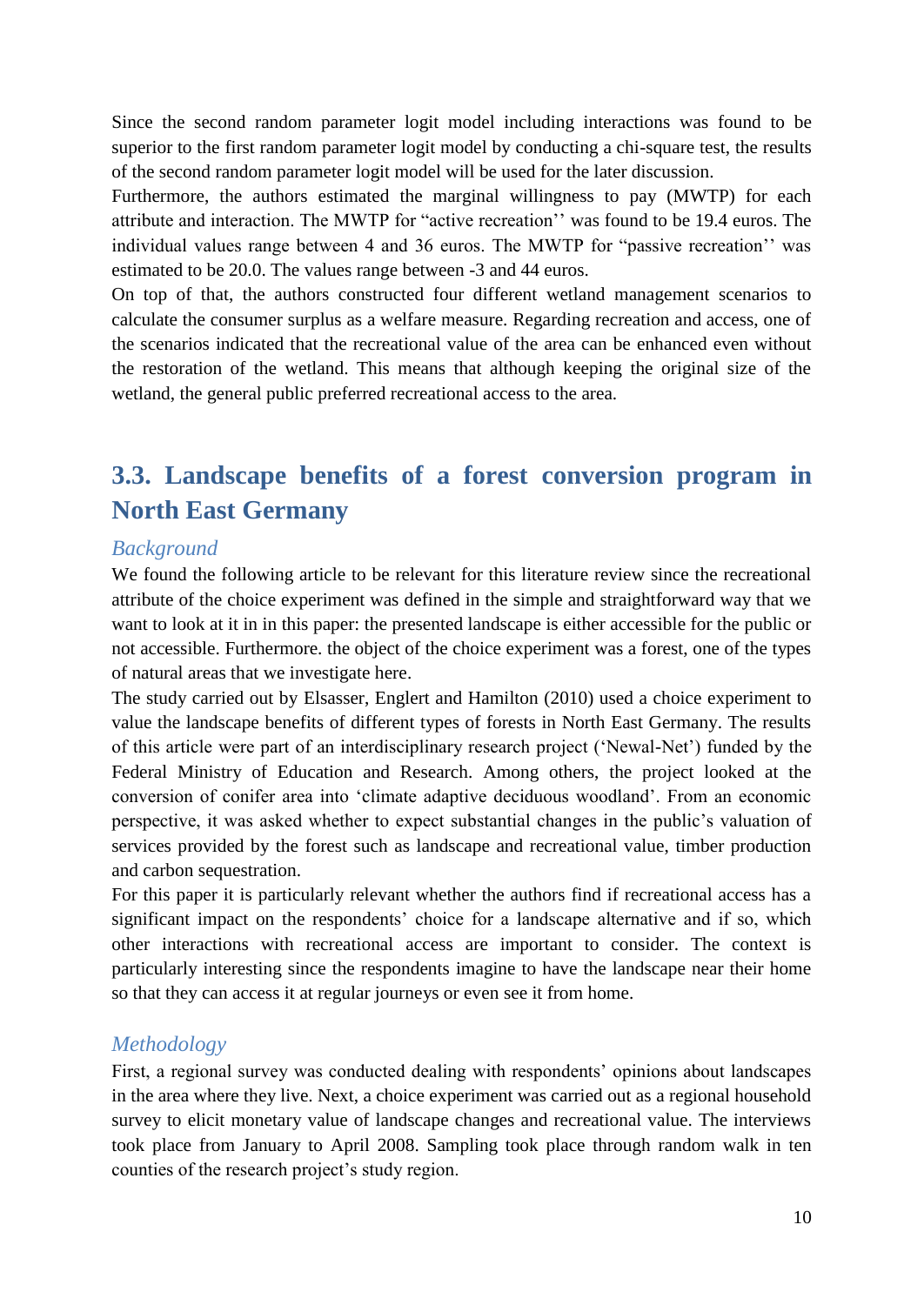In the choice experiment each respondent received six different choice cards presenting three alternative residential environments. The attributes that were varied in the alternatives comprise the landscape view (visualized by computer generated images), the possibility to enter the forest and meadow for recreation and the price indicator represented by the extra yearly cost of living there.

The recreation attribute was varied in two different ways: either accessible for recreation or not accessible. The sample was split into two parts: one subsample receiving 'summer aspect' choice cards with images of the landscapes showing deciduous trees and one subsample receiving 'winter aspect' choice cards with images of the landscapes described above showing trees without foliage. Each subsample was split again into two parts: one subsubsample receiving choice cards where it is suggested that the presented landscapes are directly visible from their house and one sub-subsample receiving choice cards where it is suggested that the presented landscapes are only visible at regular journeys.

The authors estimated a multinomial logit model based on random utility theory which was then adjusted. The attribute of recreation access was coded as a dummy variable.

#### *Results*

In the two summer versions of the questionnaire as well as the winter version where the respondents see the forest at journey only, the coefficients for "recreation access'' were all positive and significant at the 1% level. Only in the winter version where respondents can see the forest from their home, the coefficient for ''recreation access'' was not significant.

Furthermore, it seems that "recreation access'' in case where the forest can be seen from the home was valued less than the view from journeys to the forest. The authors could not give a reasonable explanation other than this observation is the result of sampling artefact.

Moreover, the authors estimated MWTP in euros per household per year for the different attributes compared to the status quo. They found that MWTP for the possibility of accessing the landscape for recreational purposes is relatively large. MWTP for "recreation access'' in the summer versions was 82.65 euros per year when the forest can be seen from home and 133.24 euros per year in the case when the forest can be seen at journeys only.

In the winter version MWTP in the case of a forest view at journeys only is 29.49 euros per year. The winter version in the case of a forest view from home indicated an insignificant coefficient for recreation access. The MWTP in this version was estimated to be 16.08 euros per year.

On top of that, the authors balanced the results in accordance to the vegetation periods. By assuming an approximation length of the summer period in relation to the winter period by seven to five, they weigh the mean marginal willingness to pay for ''recreation access''. The mean marginal willingness to pay is 54.91 euros per year if the forest can be seen from home and 90.01 euros per year if the forest can be seen at journeys only.

The results showed that the winter versions make the possibility to access the landscape less attractive. MWTP in both winter versions were lower than in the summer version and in one of the winter versions recreation access was insignificant.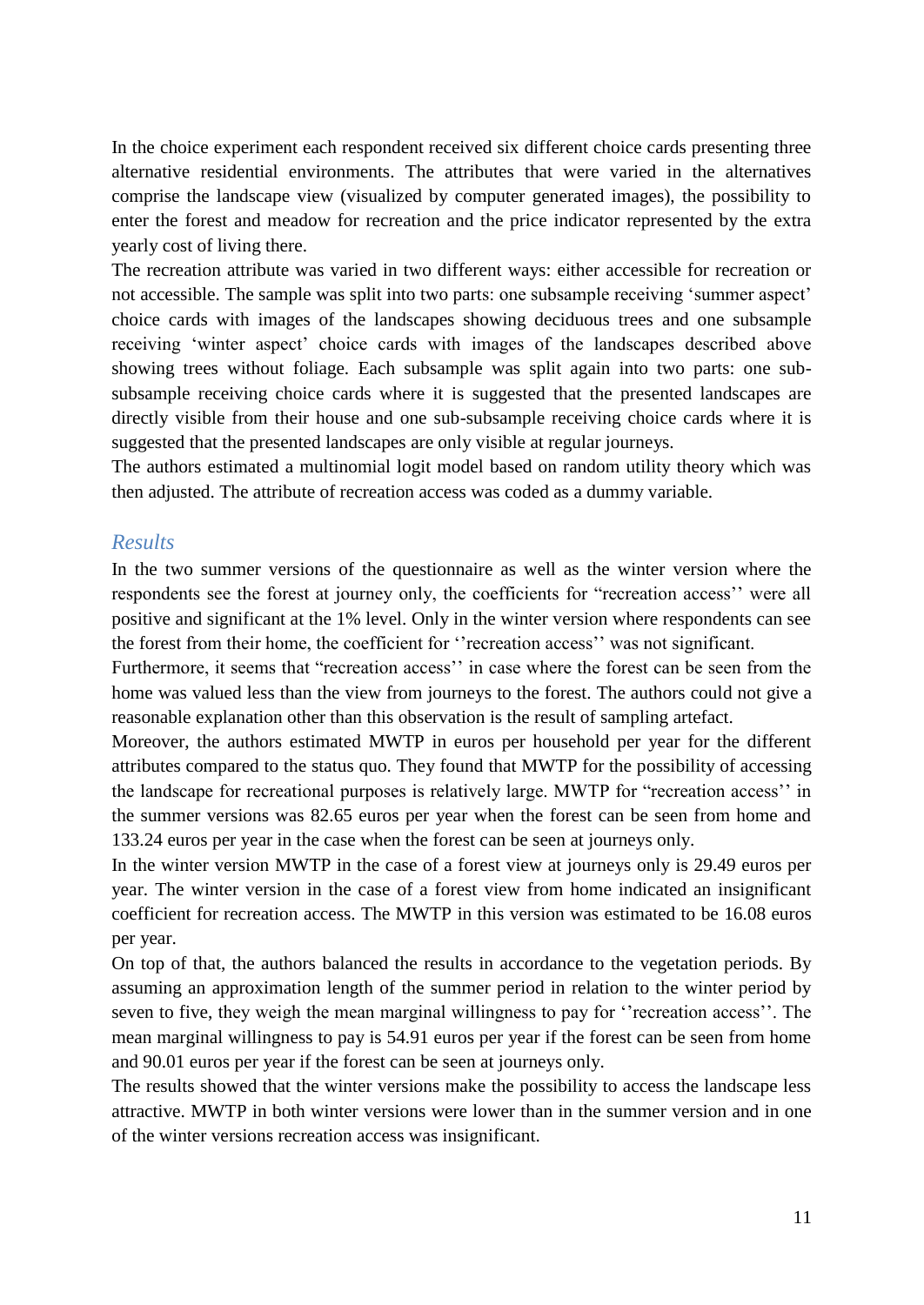### <span id="page-12-0"></span>**3.4. The choice of forest sites for recreation: a revealed preference analysis using spatial data in Denmark**

### *Background*

In the study of Agimass et al. (2017) the authors used a revealed preferences analysis. The background of this paper does not refer to the specific change of land from agriculture to forest. Instead, using spatial data, they investigated the attributes that people valued more when deciding to go to a specific forest for recreational purposes in Denmark. This is the reason for including this paper in the literature review. It helps to know which attributes are important to consider when we want to create natural sites that attract recreational activities. Moreover, the reasoning and results from Agimass et al. (2017) allow us to discuss what needs to be considered and eventually improved in Jensen's questionnaire.

### *Methodology*

Using Geographic Information Systems (GIS) techniques, the authors mapped the last three forests that people visited for recreational purposes. Through an online questionnaire, the respondents were asked to point on a map the departure point and the three last forests visited. In order to identify the different levels of attributes of the forests, data from publicly available GIS was used. The attributes considered were the forest area, the forest area form (shape), stand density, proportion of dominant species type, presence of nearby nature features (e.g. wetlands and lakes), terrain difference (slope of landscape), presence of historical sites, a dummy for state ownership and the distance from the departure point. Moreover, demographic information of the respondents was elicited in order to consider heterogeneity between them.

Due to the high number of forest destinations available, the authors needed to select a number of forests that would set up the total number of forest choices that the respondent had when choosing to go to a forest. First, they decided to consider the forests inside a radius of 30km distance from the location of the respondent and the forest that had a minimum of 10 ha of extension. After that, using the simple random sampling method through a conditional model, they concluded that the number of destination options that gives consistent estimates was 50. Therefore, the choice set of each respondent consisted of 50 forests that had a maximum distance of 30 km and a minimum size of 10 ha. Finally, they use a random parameter logit model in order to allow for heterogeneity between the respondents.

#### *Results*

The attribute "area" referred to the extension in hectares of the forest. This appeared to be highly significant and has a positive effect when people choose the destination forest. Another result to remark is the high significance and negative impact of the attribute "distance". This results showed that people have preferences for forests closer to the residential sites. The negative effect of "distance" becomes smaller when people stated that their mean transport mode is by car rather than walking.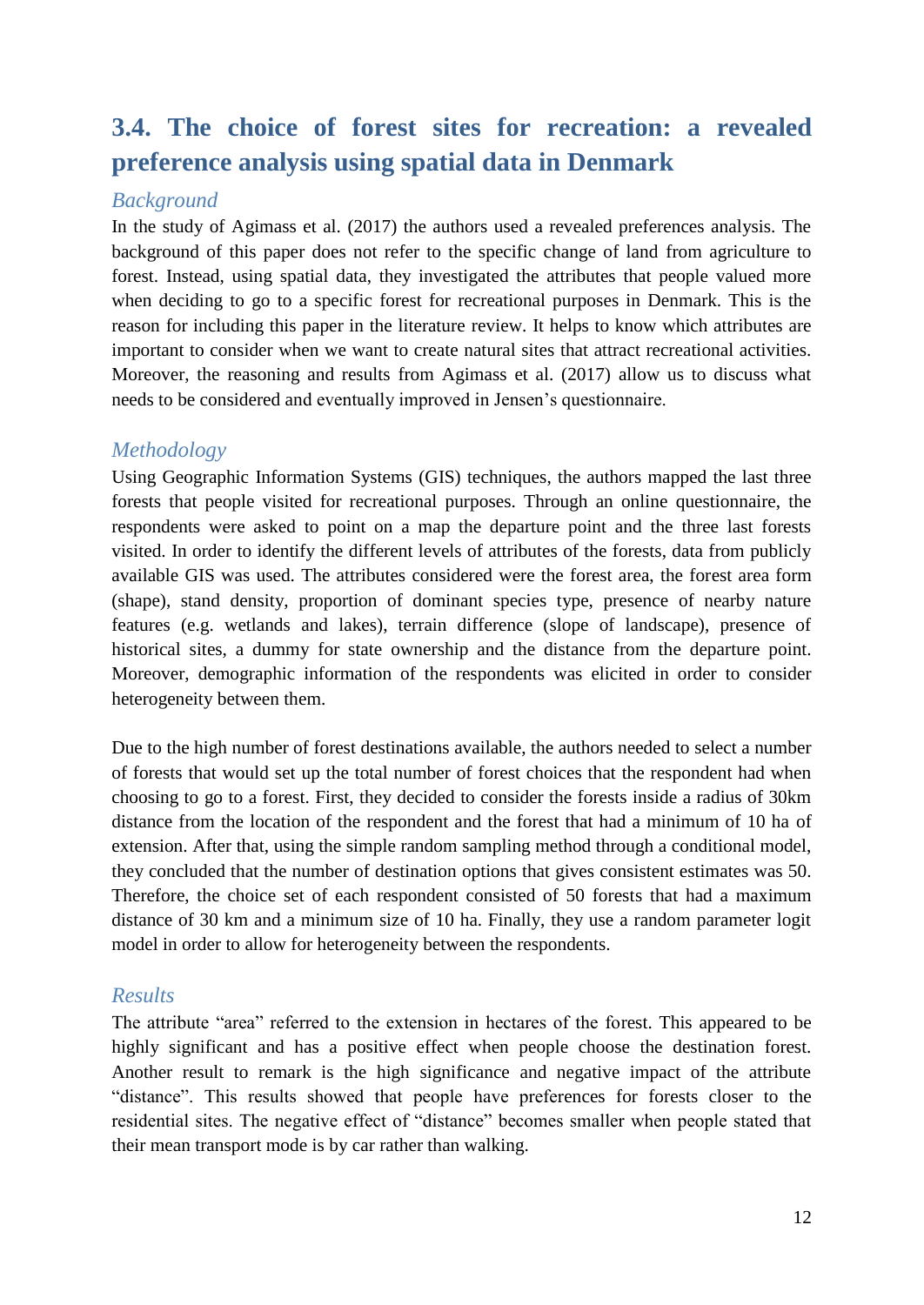The difference of this article from the three reviewed above is, that the authors are not interested in extracting welfare estimates. Instead, they study which attributes are relevant for people visiting specific forests in Denmark.

# <span id="page-13-0"></span>**4. Economic valuation study in Denmark**

### <span id="page-13-1"></span>**4.1. Data description**

In this section we present the questionnaire that is used for the analysis in the remainder of this paper.

This paper deals with a questionnaire carried out in April and May 2015 by the Department of Food and Resource Economics of the University of Copenhagen and dNmark Research Alliance. The questionnaire is part of a study from Jensen (2015) that aimed at the estimation of side-effects from Nitrogen reduction measures in terms of recreational and aesthetic values in the landscape.

The questionnaire was conducted as an internet survey. Sampling respondents were selected from a pre-recruited web-panel. Selection bias can be one concern when using internet based surveys since there is a certain group of people active in internet panels (Jensen, 2015 after Olsen, 2009). 22% of the invited respondents completed the questionnaire which is equivalent to 4065 completed responses. The sample is representative for the Danish population regarding gender, age, geographic region and educational level.

After briefing the respondents about the questionnaire purpose, they are asked whether they want to participate. The following questions deal with the respondents' socioeconomic background such as gender, age, place of residence, household size and education. Depending on the respondent's assignment to a subsample, it follows a description of the choice context and landscape attributes either via a video or text. We elaborate on the attributes further below.

After an example choice set, 12 different choice sets are presented to the respondents in a random order. Pictures and keywords summarize the attribute levels of three choice alternatives in each choice set. The respondent is asked to choose one alternative for each set. After each choice set it follows a question on how difficult it was for the respondent to make a choice.

Respondents choosing the status quo alternative in every choice set receive an additional question on why they chose the "Present situation" in all choice situations.

Furthermore, one part of the questionnaire contains additional questions related to the landscape types presented in the choice sets. One question contains a scale where respondents can state how important each attribute was in making their choice. The scale ranges from very important to not important. The next question asks whether the respondents can imagine visiting one or more of the small scale nature areas in the future. The last question is about whether the respondent has the landscape types within 5 km of his or her residence.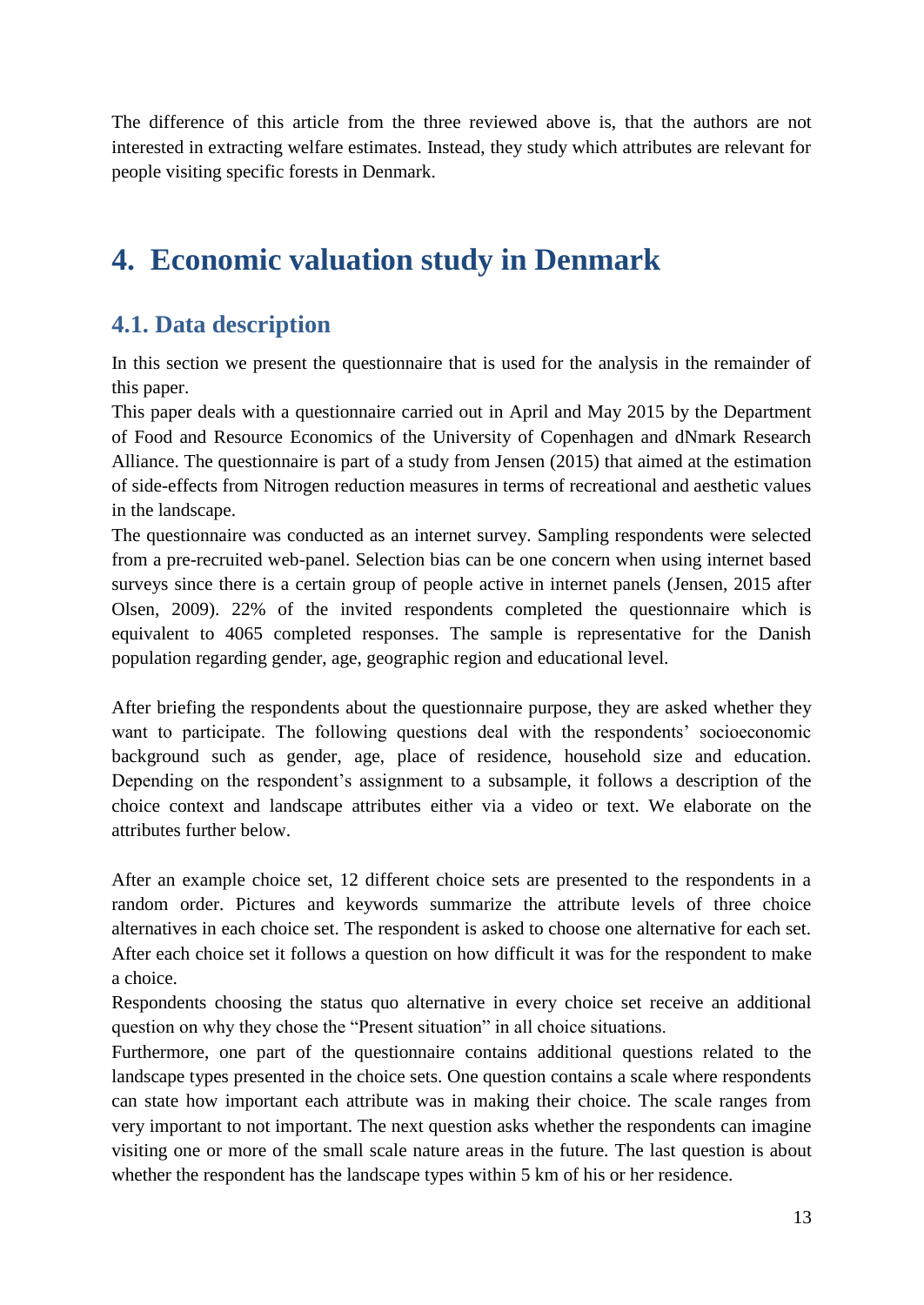The part of the questionnaire related to the choice experiment on recreational and aesthetic values in the landscape ends here. The remainder of the questionnaire relates to another choice experiment and is therefore not relevant for the analysis of this paper. However, it is important to mention that there is the risk of fatigue bias since the questionnaire is relatively comprehensive.

Each alternative in the choice set has four attributes that vary. The first one is the type of landscape change that the respondents would see in the agricultural site. This can be not having any change (status quo) or having a forest or a wetland or an energy willow. For the case of a forest this would be 5 ha large and the energy willow and the wetland would be 1 ha large.

The second attribute is the access and this can vary between two options: either having access to the natural site or not having it.

The third attribute refers to the distance from the respondent's residence to the natural site and this can be within 5 km from the residence or beyond.

The last attribute is the payment that the respondents would do for each alternative. This payment would be collected through a yearly income tax payment and could take the values of 45, 90, 180, 510, 1240, 2100 kr. per year.

An example of choice set is shown in the next figure. The respondents are facing three alternatives in each choice sets, one of them is always the status quo that remains the same. In this specific example the alternative A would be converting 5 ha of the agricultural land to a forest and not having access to this forest which is within 5 km from the respondent residence. The price to pay through an income tax at the end of the year is 1240 kr. For the alternative B the landscape change is converting 1 ha of the agricultural land to energy willow, having access to this site which is more than 5 km away from the respondent's residence and paying 180 kr.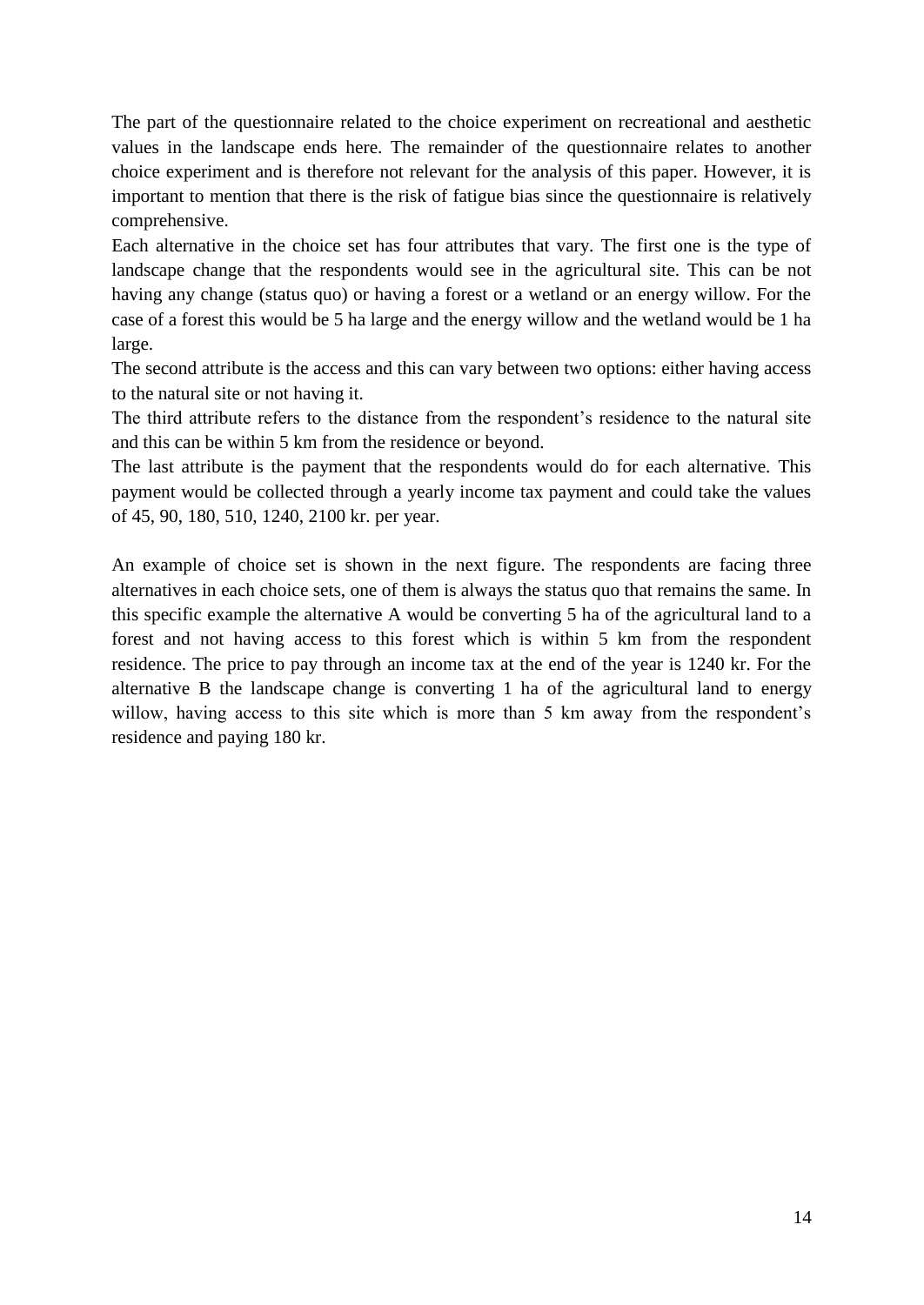<span id="page-15-1"></span>Figure 2: Example of choice set



<span id="page-15-0"></span>Source: Jensen (2015)

### **4.2. Discussion**

In this section we discuss the findings of the literature review and relate it to questionnaire presented above.

Access to the natural sites is one of the most valued attribute by the respondents in the reviewed previous literature. In fact, Bauer et al. (2004) concluded that people are willing to give up some acres preserved of wetland in order to have access to it. Similarly, Westerberg et al. (2010) found that in comparison to other attributes, the WTP for public access in their choice experiment is substantial.

Public access is defined in different ways throughout the literature. Bauer et al. (2004) include the attribute of public access through the provision of recreational facilities such as a viewing tower or a boardwalk. Westerberg et al. (2010) distinguish public access with facilities for passive and active recreation. In these two studies the recreational aspect of the nature areas is more straightforward. In the paper of Elsasser et al. (2010) public access is referred to as the simple opportunity of accessing the forest or not. This definition might be more comparable to the one included in the questionnaire of Jensen (2015).

All in all, the results from the literature review show that no matter how public access is defined, the coefficients are all positive and significant. A naive hypothesis would be expecting the same results for Jensen (2015) by simply looking at the estimation results. However, considering the various factors such as the study context and choice of attributes, we have many reasons to believe that several factors will argument against this expectation.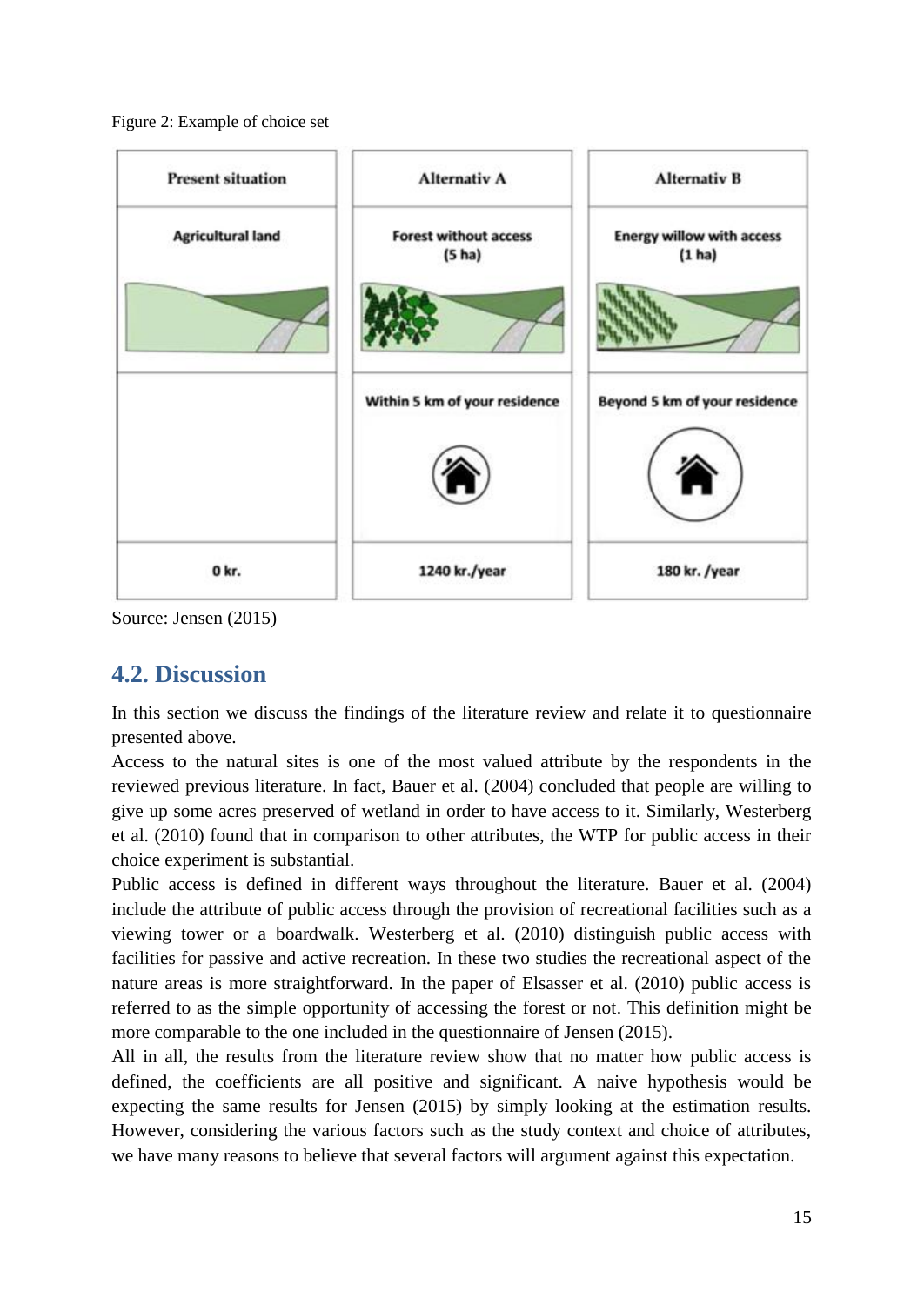First of all, in Jensen (2015) the size of the natural sites varies from 1 ha for the wetland and energy willow, to 5 ha for the forest. In comparison, in Westerberg et al. (2010) the current wetland size is 200 ha considering an extension up to 1200 ha. In Agimass et al. (2017) the authors agree that the size of the forest has to be at least 10 ha to be considered relevant for recreational purposes. Therefore, we have to be careful when comparing results from these two studies with the ones from Jensen's questionnaire. In accordance with the considerations of Agimass et al. (2017) we would expect that public access would not be significant for the small natural areas in Jensen's choice experiment. Keeping other attributes aside, there might be a preference still for the larger forest than for a smaller wetland or energy willow.

In Jensen (2015) the natural sites proposed refer to hypothetical land conversion projects from agriculture to either, forest, wetland or energy willow. Therefore, the respondents have to imagine the landscape types. The studies from the literature review, however, refer to existing natural areas only. The respondent may have difficulties to choose a landscape alternative that they are not familiar with.

In Bauer et al. (2004) the respondents of the questionnaire were chosen because of their proximity to a big restoration project. Hence, the authors thought that the respondents had a better understanding of the implications of restoring a wetland and could picture easily what the survey was trying to explain.

In the study of Elsasser et al. (2010) the regional survey was conducted in the area where the regional forest development program would actually take place. In Westerberg et al. (2010) the sample was chosen from the population which was determined to live within a 10 km radius of the Marais des Baux.

In Jensen (2015) the proximity of the respondents to the potentially converted land was not considered. However, living close to the affected project site may enhance the respondents' familiarity with the landscape attributes. As a consequence, their choices predict their actual preference more likely. In Jensen's questionnaire the land conversion is hypothetical and respondents have to imagine how the constructed natural areas would look like. Even though the choice experiment refers to a specific existing site in Denmark, respondents living far away from this site, would still be unfamiliar with this type of landscape. By controlling for whether the respondent lives in a rural or urban area we can make assumptions on whether the respondent is more or less familiar with the landscape aspects that the choice experiment is about.

Furthermore, respondents are unfamiliar with the dimensions of the landscape sizes. The only visual information that they have from the landscape changes are the pictures shown in the choice sets. Those pictures do not capture the change in the sites in terms of size. This could lead to, metric bias where the respondent values the natural site on a different metric or scale than the one intended by the researcher (Bateman et al. 2002).

Furthermore, the choice experiment from Jensen (2015) is about converting existing agricultural land into a natural area. Similarly, Westerberg et al. (2010) replace cereal and cropland with ponds, reed beds and marchland in order to restore the Marais des Baux wetland. This makes results comparable since the respondents' preferences about agricultural land might influence their choice. In contrast, Elsasser et al. (2010) look at the conversion of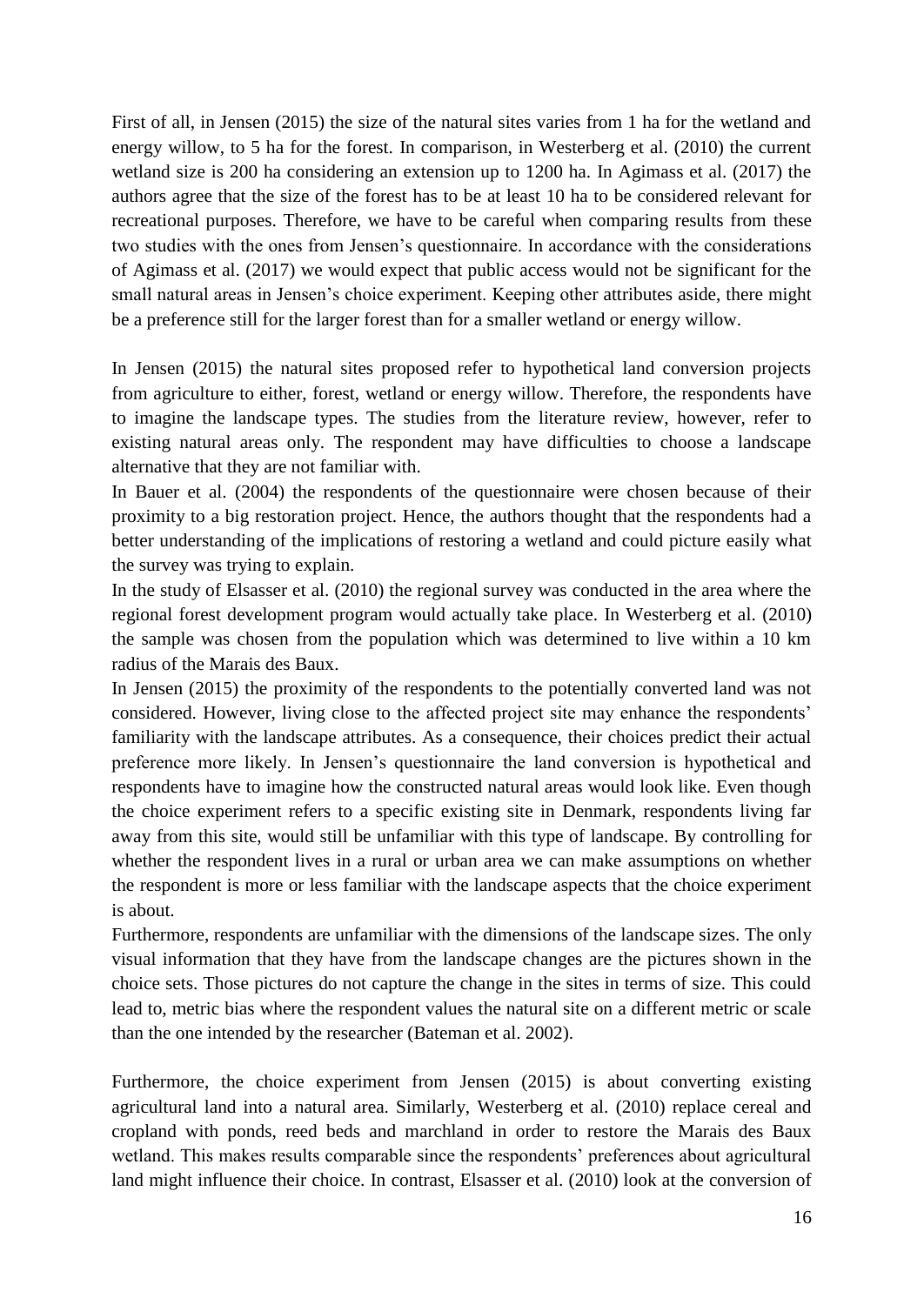an existing forest into a "climate adaptive deciduous woodland''. The paper of Agimass et al. (2017) does not talk about land conversion at all. Here, people have to value public access to an *improved* existing area, rather than the trade-off between farmland and nature. We cannot say whether the trade-off makes respondents value public access more or less. Nevertheless, the respondents' attitudes against or towards agriculture might influence their valuation of public access.

Additionally, Jensen's choice experiment puts the land conversion into a context where the public does not have access to the area. Reminding that the questionnaire was conducted in Denmark, where nature areas are generally accessible to the public, the respondent may think that they have the right to access to the presented nature area anyways. This may lead to a property right bias. It means that the property right perceived for the good in question is misperceived or valued as not intended by the researcher (Bateman et al. 2002). Unless, these responses are not detected as strategic responses, they will generate a lower value for public access than it is actually valued by the public.

It is also relevant to consider the availability of substitute sites. If the respondents have natural sites such as forests, wetlands or energy willows close by their residence, we would expect to find a smaller WTP for having the potential natural sites proposed by the choice experiment in Jensen (2015). This can be tested since the questionnaire includes one question that asks the respondent about the availability of another natural site within 5 km from their home.

Moreover, in Agimass et al. (2017), the variable "distance" is significant and negative meaning that the further away the forest, the smaller the probability of people visiting it for recreational purposes. The interaction of the variables "access" and "distance" in Jensen (2015) could show a higher preference for access when distance is smaller than 5 km. Nevertheless, we do not have information on an upper limit for the distance. Hence we do not know the specific distance where people stop valuing public access.

### <span id="page-17-0"></span>**4.3. Other limitations and recommendations**

As we explained above, the sampling in Jensen (2015) was carried out in a random internet survey. This could lead to self-selection bias since a large proportion of those who answer the survey is likely to be respondents who are interested in the topic of the questionnaire We would recommend to instead conduct personal interviews with respondents sampled from a population living close to agricultural areas.

Moreover, we think that the pictures of the natural sites shown in the choice sets can be misleading. It is difficult to imagine the size of the dimension of the change and how the change in landscape will look like. With a changing size of the forest between the choice alternatives, the pictures of the alternative remain the same. We believe that it is important that the respondent gets the impression of the difference in size (from 1 ha to 5 ha) by looking at the pictures.

Furthermore, the period of the year during which the questionnaire is carried out can make a difference in the results. Jensen's questionnaire was conducted between April and May. With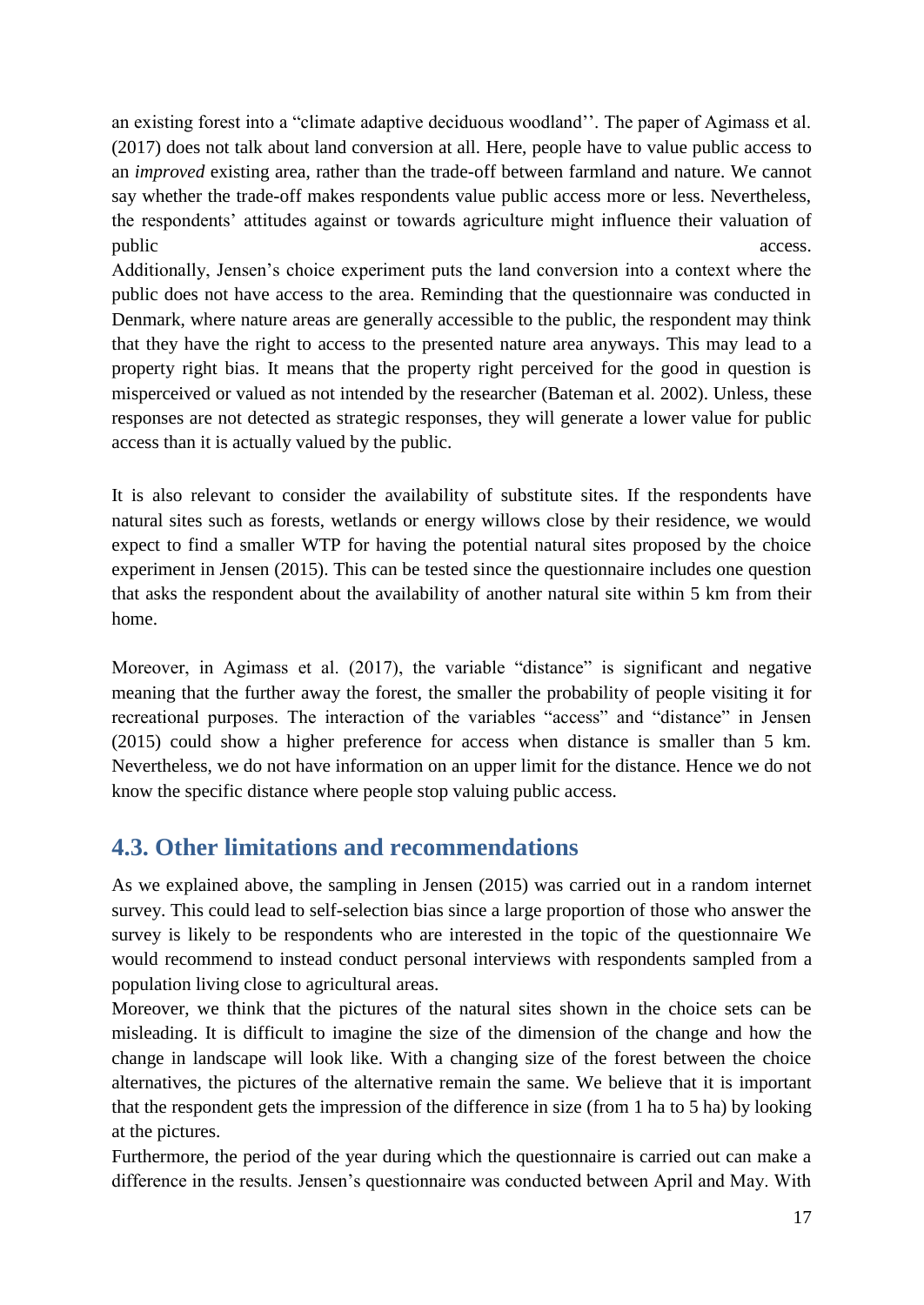changing Danish seasonal weather, people access natural sites less frequently in winter than in summer. Therefore, we can imagine that people value access less in winter than in summer. Therefore, carrying out the questionnaire in both seasons could give different results.

# <span id="page-18-0"></span>**5. Conclusions**

The aim of this paper was to derive expectations on the value of public access to small wetlands, forests and energy willows in a choice experiment from Jensen (2015) comparing the choice experiment questionnaire with existing studies.

The literature review shows that public access to natural sites is always positive and significant. Initially, we expected the same result for Jensen. However, we found many reasons to argument against this expectation.

First of all, we want to point out the uniqueness of the natural areas presented in Jensen (2015) in terms of the size and the synergy between nitrogen mitigation and recreational and aesthetic value.

Related to these special characteristics, the small size of the natural sites, unfamiliarity of respondents with these sites, metric bias and property rights bias could have an influence on the respondents' decisions unlike in the existing studies.

Issues that should be addressed when modelling the data are self-selection bias and the availability of substitutes. Furthermore, we suggest that an upper limit to the distance between the place of residence and the natural site should be taken into account in future studies. This would allow us to know the specific distance where people stop valuing public access.

Generally, there is only limited literature available on the value of public access to natural sites. So far, there has not been any study conducted on the value of public access to energy willows. Considering this type of nature as part of the solution to nitrogen mitigation, there is a further need to investigate the value of this ecosystem. The choice experiment from Jensen's seems to be the first study with the aim of estimating the value of access to energy willow sites.

To sum up, the uniqueness of the natural sites of Jensen's choice experiment make it difficult to use the results from previous studies as a benchmark. It highlights how important Jensen's choice experiment is to fill the literature gap and to be a point of departure for future studies.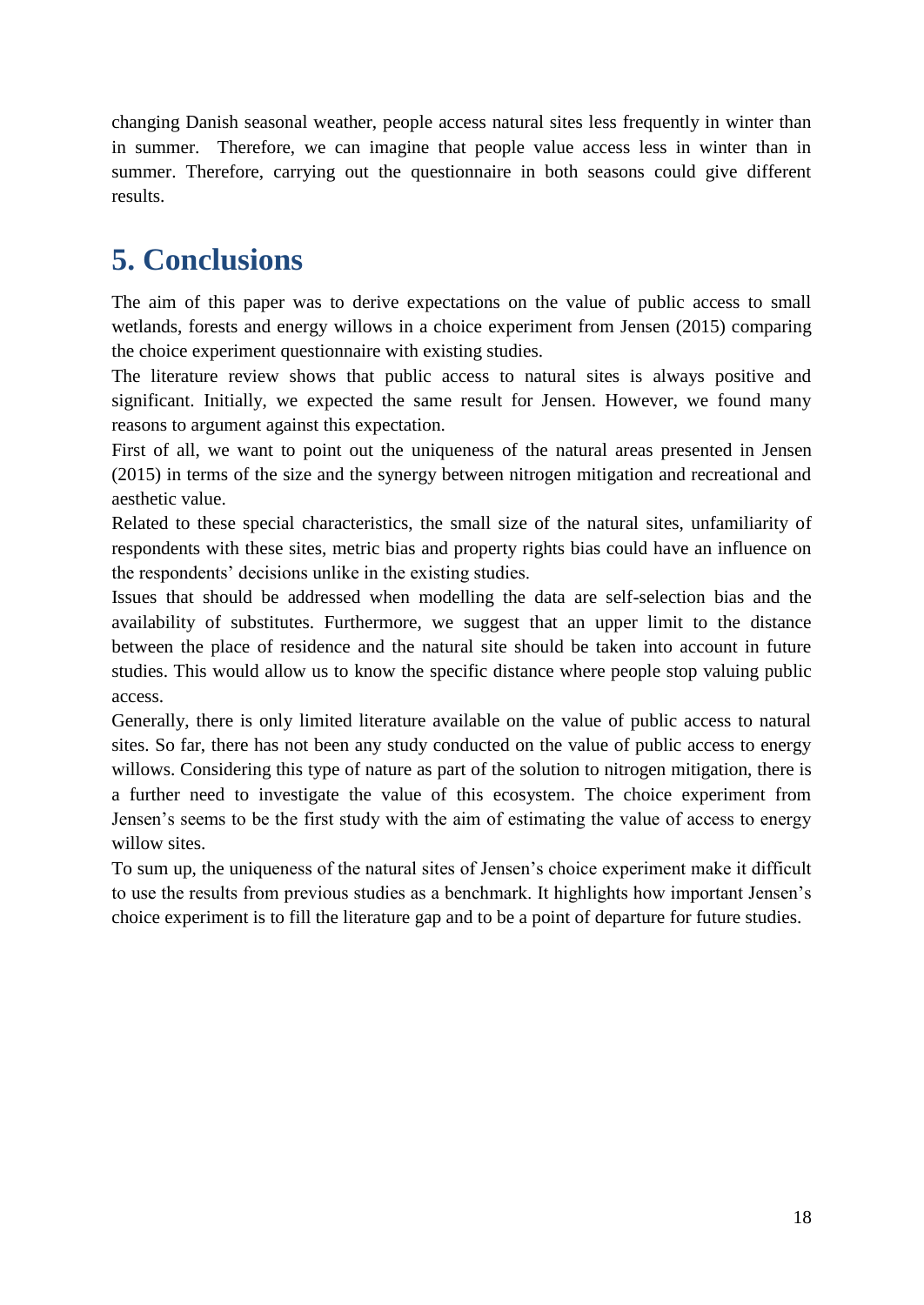# <span id="page-19-0"></span>**6. References**

Adetunji, M. (1994). Nitrogen application and underground water contamination in some agricultural soils of South Western Nigeria. *Fertilizer Research*, 159-163.

Agimass, F., Lundhede, T., Panduro, T. E., & Jacobsen, J. B. (2017). The choice of forest site for recreation: A revealed preference analysis using spatial data. *Elsevier*, 1-10.

Bateman, I., Carson R.T., Day B., Hanemann M., Hanley N., Hett T., Jones-Lee, M., Loomes, G., Mourato, S., Özdemiroglu, E., Pearce D.W., Sugden, R., Swanson, J.(2002). Economic Valuation with Stated Preference Techniques. A manual. United Kingdom: Department for Transport.

Bauer, D. M., Cyr, N. E., & Swallow, S. K. (2004). Public Preferences for Compensatory Mitigation of Salt Mash Losses: a Contingent Choice of Alternatives. Conservation Biology, 401-411.

Braat, L. C., & de Grood, R. (2014). The ecosystem services agenda:bridging the worlds of natural science and economics, conservation and development, and public and private policy. *Ecosystem Services*, 4-15.

Dalgaard, T., Hansen, B., Hasler, B., Hertel, O., Hutchings, N. J., Jacobsen, B. H., Termansen, M. (2014). Policies for agricultural nitrogen management—trends, challenges and prospects for improved efficiency in Denmark. *Environmental Research Letters*, 1-16.

Elsasser, P., Englert, H., & Hamilton, J. (2010). Landscape benefits of a forest conversion programme in North East Germany: results of a choice experiment. Annals of Forest Research, 1(53), 37-50.

Feibicke, M. (2006). Which potential do constructed wetlands have for the retention of nutrient loadings from non-point sources? Rostocker Meeresbiologische Beiträge(15), 61-73.

Forinash, C. V., & Koppelman, F. S. (1993). Application and interpretation of nested Logit Models of intercity mode choice. Transportation Research Board, 98-106.

Franklin, H., McEntree, D., & Bloomberg, M. (2016). The potential for poplar and willow silvopastoral systems to mitigate nitrate leaching. Integrated Nutrient and Water Management For Sustainable Farming, 1-10. Retrieved fro[m](http://flrc.massey.ac.nz/publications.html) <http://flrc.massey.ac.nz/publications.html>

Hoffman, S. D., & Duncan, G. J. (1988). A Comparison of Choice-Based Multinomial and Nested Logit Models: The Family Structure and Welfare Use Decisions of Divorced or Separated Women. *The Journal of Human Resources*, 550-562.